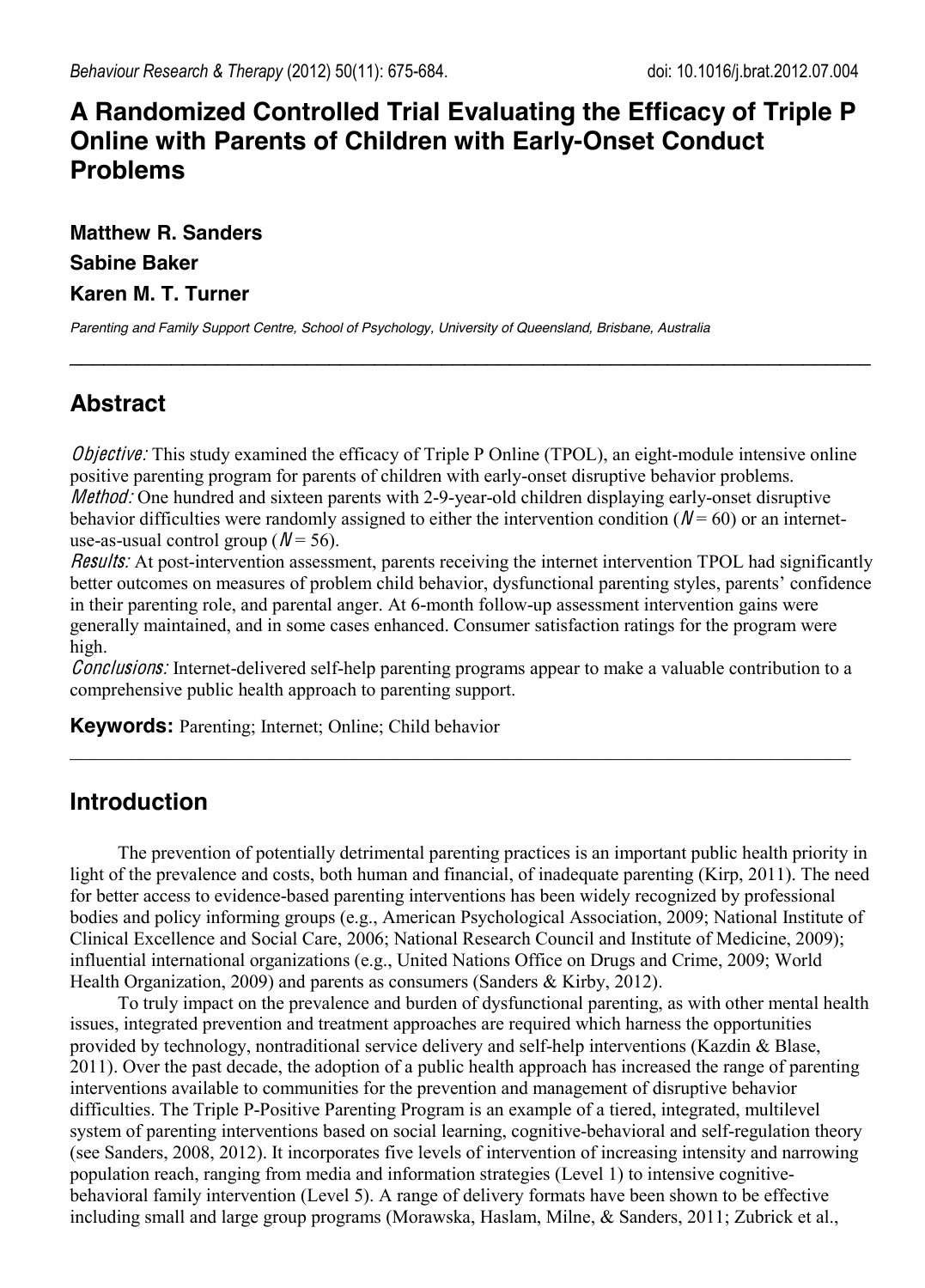2005), individual face-to-face (Sanders, Markie-Dadds, Tully, & Bor, 2000; Turner & Sanders, 2006), and telephone-based and self-directed programs (Markie-Dadds & Sanders, 2006; Morawska & Sanders, 2007). These interventions range from brief, low intensity "light touch" interventions such as age and topicspecific 2-h parent discussion groups (e.g., Joachim, Sanders, & Turner, 2010) to more intensive individual and group programs for complex problems such as oppositional defiant disorder, or challenging behavior in children with developmental disabilities (Sanders et al., 2000, 2004). Although these formats have increased options available for parents and practitioners, only a small proportion of mothers and even fewer fathers that could benefit from parenting programs actually participate (Sanders, Markie-Dadds, Rinaldis, Firman, & Baig, 2007). Completing a parenting program is still not socially normative, and numerous barriers can hinder parental involvement and program completion (Sanders & Wilkinson, 2012). These include logistical problems (e.g., transportation difficulties, work schedule conflicts, availability and affordability of childcare), mistrust in providers due to negative prior experiences, perceived ethnic and cultural barriers, perceived social stigma (Prinz & Sanders, 2007), and limited access, particularly in rural areas (Radey & Randolph, 2009).

The internet has been proposed as an alternative vehicle for delivering evidence-based parenting programs as its usage is widespread and increasing. For example, in 2010, four in five Australian households had internet access, prevalent across all socioeconomic groups (Australian Research Council, 2010). The internet has the capacity to bring parenting programs to a much broader range of parents by: 1) overcoming barriers common to face-to-face services; 2) destigmatizing and normalizing parenting assistance; and 3) harnessing the power of video-based modeling, interactivity and personalization (Self-Brown & Whitaker, 2008). Compared to more traditional face-to-face parenting programs, internet delivery has the potential to increase the reach of parenting programs resulting in greater cost-efficiency and enhanced capacity to tailor program content to the needs and interest of parents. It is also an increasingly popular method of accessing parenting information and advice in comparison to traditional approaches such as home visits, therapy and parenting groups (Metzler, Sanders, Rusby, & Crowley, 2012).

Contrary to the view that internet programs are mainly suitable for well educated, middle class families, several studies show widespread use of the internet by disadvantaged and vulnerable parents including young, single parents (Radey & Randolph, 2009). Very high levels of interest in and acceptance of video and online parenting programs have been found among low-income child welfare populations of African American and Hispanic families (Love, Sanders, Metzler, Prinz, & Kast, in press) and ethnically diverse families (Metzler et al., 2012). Research on internet programs targeting health problems has exploded in recent years (Glasgow, 2007), and interactive online interventions have shown substantial effects on a broad range of psychosocial and health outcomes (Barak, Hen, Boniel-Nissim, & Shapira, 2008) with effect sizes comparable to face-to-face delivery.

Given the popularity and widespread use of the internet for parenting and health information and advice, it is not surprising that there has been a proliferation of parenting websites. These sites vary in scope and quality and include government sponsored sites on parenting and child health; commercial sites selling child and baby products; sites developed by television and radio networks promoting parenting shows; social networking sites for parents; parenting apps for portable devices; and practitioner sites promoting professional services. However, the sheer volume of information available can be confusing for parents. Furthermore, the parenting advice offered typically lacks a clear theoretical or scientific evidence base and can be contradictory, making it difficult for parents to differentiate between high and poor quality information (Plantin & Daneback, 2009).

Despite strong advocacy for use of the internet to enhance outcomes in parenting programs, there is little controlled evidence attesting to the efficacy of this approach. There is some evidence of positive outcomes following online interventions for parents of infants (e.g., Baggett et al., 2010; Hudson, Campbell-Grossman, Fleck, Elek, & Shipman, 2003), and an online variant of the Incredible Years program successfully engaged parents but yielded modest outcomes (Taylor et al., 2008). There is also evidence that a parenting program delivered via CD-ROM was effective in reducing child behavior problems and increasing parental satisfaction (Cefai, Smith, & Pushak, 2010). However, there is a distinct lack of randomized controlled research, particularly in the area of child emotional and behavioral problems, and therefore a pressing need to rigorously evaluate the efficacy of parenting support delivered online. To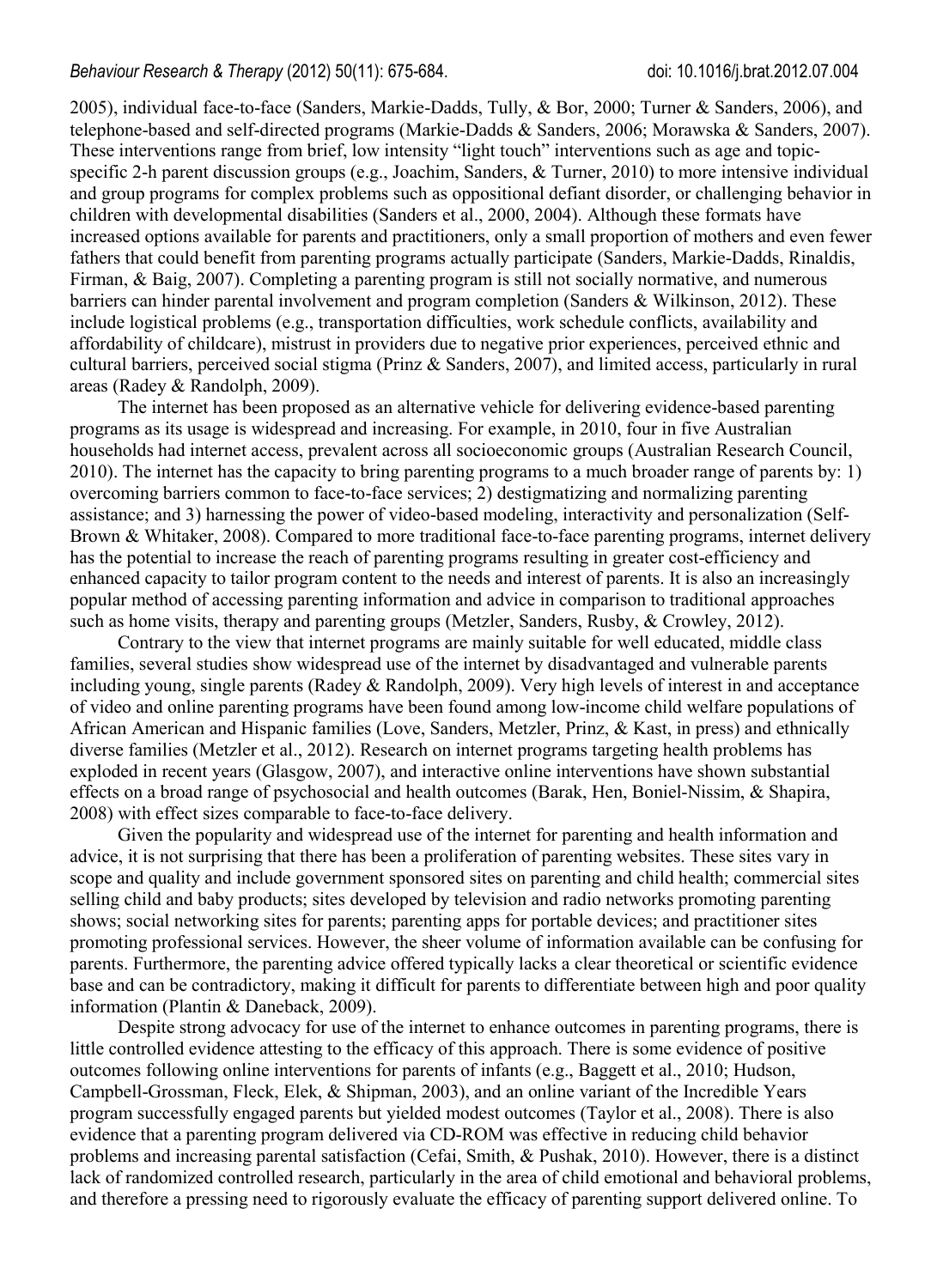date only one randomized study from Sweden (Enebrink, Hogstrom, Forster, & Ghaderi, 2012) has demonstrated that child conduct problems and dysfunctional parenting improve as a result of an online parenting program. However, this program provided additional limited assistance and feedback from research staff to complete the program (approximately 5 h per family).

This project builds on the extant literature by evaluating the efficacy of an established evidencebased parenting intervention for parents of children with early-onset conduct problems, the Triple P-Positive Parenting Program, delivered online. Triple P Online (TPOL; Turner & Sanders, 2011) corresponds to a Level 4 intervention in Triple P's multilevel system (Standard Triple P; Sanders, Markie-Dadds, & Turner, 2012) which is an intensive parent skills training program designed for parents of children with moderate to severe conduct problems. This project aimed to investigate consumer outcomes, program acceptability, and patterns of usage of the online program and resources. It was hypothesized that, compared to parents in an internet-use-as-usual control condition, parents in the TPOL condition would report 1) lower levels of disruptive child behavior; 2) lower levels of dysfunctional parenting; 3) high parental efficacy in managing their child's behavior; 4) improved parental adjustment, lower parental anger, and lower levels of conflict over parenting. It was also hypothesized that all intervention gains would be maintained at 6-month follow-up assessment.

# **Method**

## *Participants*

Participants were 116 parents with a 2-9-year-old child  $(M = 4.7$  years) with elevated levels of disruptive behavior. Target children were more likely to be male (67%). Family composition was explored, with the majority (85%) living in an original family, and the number of children at home ranging from 1 to  $5 (M = 2.2)$ . The ethnic group most commonly identified with was Australian (91%). Respondents were mainly mothers (91%), living with a partner (married or de facto 90%). The mean age for parents was 37.37 years (range 23-50 years). Participants reported their highest level of education: 17% had completed high school or less, 25% had technical college or apprenticeship qualifications, and 58% had a university degree. Most participants were employed (34% were not in paid employment). Most families (76%) had an income at or above the Australian median (Australian Bureau of Statistics (ABS), 2009); 15% had experienced a time during the previous 6 months where their household could not meet essential expenses; 13% indicated they sometimes worried about whether food would run out before they could afford more.

The majority of parents reported accessing the internet every day (80%), or several times a week (15%), most of them spending many hours per week online (more than 10 h: 29%; 5-10 h: 29%; 2-5 h: 29%). Most participants reported feeling 'very' or 'totally' computer confident (81%), and 'very' or 'totally' internet confident (81%). Table 1 details the key demographic characteristics of the sample.

Recruitment was conducted in February and March 2010, through community outreach in mass media, online parenting forums, schools and childcare settings in Brisbane, Australia. Parents selfidentified as having difficulties with their child's disruptive behavior. After initial contact, parents completed a 10-min telephone screening interview to inform them of the study requirements and assess eligibility. Eligibility criteria were: (1) a 2-9-year-old child for whom parents reported elevated levels of child behavior problems on the Eyberg Child Behavior Inventory (Eyberg & Pincus, 1999); (2) access to a computer and broadband internet connection; and (3) the parent's ability to read English at Year 5 level. Exclusion criteria were: (1) the child had an intellectual or developmental disability; (2) the child was taking medication or in regular contact with a professional for behavioral or emotional problems; or (3) the parents were receiving treatment for psychological or relationship problems. A total of 279 parents completed the telephone screening interview and of these,127 met eligibility criteria, but 11 of these did not complete pre-assessment. The most common reason for exclusion was child behavior difficulties not being sufficiently elevated.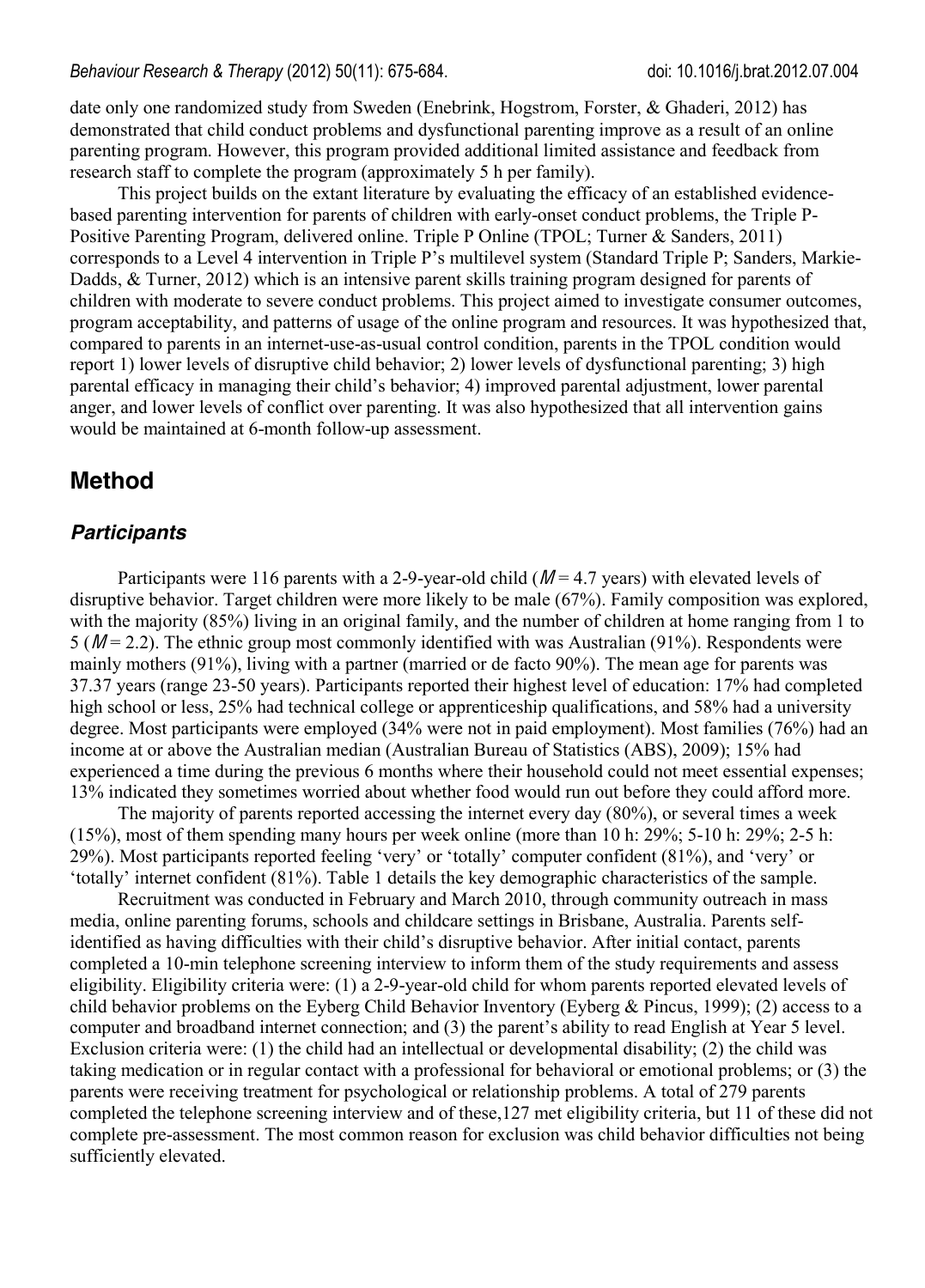| Variable                          | Triple P Online $(n = 60)$ |           | Control $(n = 56)$      |                |            |      |
|-----------------------------------|----------------------------|-----------|-------------------------|----------------|------------|------|
|                                   | M                          | <b>SD</b> | M                       | SD             | F(df)      | p    |
| Child age (years)                 | 4.92                       | 1.76      | 4.41                    | 1.58           | 2.640(1)   | .107 |
| Respondent age (years)            | 37.62                      | 4.49      | 37.11                   | 4.84           | .346(1)    | .557 |
| No. of children at home           | 2.08                       | .53       | 2.33                    | .86            | 3.404(1)   | .068 |
|                                   | $\mathbf{n}$               | x         | $\mathbf{n}$            | x              | $\chi^2$   | p    |
| Child gender                      |                            |           |                         |                | <b>429</b> | .512 |
| Male                              | 42                         | 70        | 36                      | 64             |            |      |
| Female                            | 18                         | 30        | 20                      | 36             |            |      |
| Respondent                        |                            |           |                         |                |            | .744 |
| Mother                            | 54                         | 90        | 52                      | 93             |            |      |
| <b>Father</b>                     | 6                          | 10        | 4                       | $\overline{7}$ |            |      |
| Family composition                |                            |           |                         |                | 3.187      | .364 |
| Original family                   | 50                         | 83        | 49                      | 87             |            |      |
| Step-family                       | 3                          | 5         | $\overline{\mathbf{2}}$ | 4              |            |      |
| Sole parent                       | 4                          | 7         | 5                       | 9              |            |      |
| Other                             | 3                          | 5         | $\bf{0}$                | $\bf{0}$       |            |      |
| <b>Marital status</b>             |                            |           |                         |                | .234       | .628 |
| Married/defacto                   | 53                         | 88        | 51                      | 91             |            |      |
| Single/divorced/separated         | $\overline{7}$             | 12        | 5                       | 9              |            |      |
| Ethnic group                      |                            |           |                         |                | .691       | .406 |
| Australian                        | 53                         | 88        | 52                      | 93             |            |      |
| Other                             | $\overline{7}$             | 12        | 4                       | $\overline{7}$ |            |      |
| Education                         |                            |           |                         |                | .188       | .910 |
| High school                       | 10                         | 17        | 10                      | 18             |            |      |
| <b>Technical college</b>          | 16                         | 27        | 13                      | 23             |            |      |
| University                        | 34                         | 57        | 33                      | 59             |            |      |
| Employment                        |                            |           |                         |                | .015       | .903 |
| Full time/part time               | 39                         | 68        | 37                      | 70             |            |      |
| Unemployed                        | 21                         | 32        | 19                      | 30             |            |      |
| Annual family income <sup>a</sup> |                            |           |                         |                | .050       | .822 |
| $<$ 567,600                       | 15                         | 25        | 13                      | 23             |            |      |
| >567,600                          | 45                         | 75        | 43                      | 77             |            |      |
| Internet use                      |                            |           |                         |                | 2.655      | .448 |
| $<$ 2 h per week                  | 9                          | 15        | 5                       | 9              |            |      |
| 2-5 h per week                    | 16                         | 27        | 18                      | 32             |            |      |
| 5-10 h per week                   | 20                         | 33        | 14                      | 25             |            |      |
| $>10$ h per week                  | 15                         | 25        | 19                      | 34             |            |      |

**Table 1** Demographic characteristics of the sample.

Note,  $F =$  univariate ANOVA effect for condition;  $\chi^2$  = Pearson's chi-square (where expected frequencies are too low for chi-square, 2-sided significance for Fisher's Exact Test is reported)

<sup>a</sup> Stratified as above or below the median Australian household income (ABS, 2009).

### *Measures*

### *Family background*

Family background questionnaire (FBQ). Family demographic data were collected using the FBQ adapted from the Western Australian Child Health Survey (Zubrick et al., 1995). Parents also completed questions about their confidence and frequency of use of computers and the internet.

#### *Child behavior and adjustment*

Eyb<sup>e</sup>rg Child Behavior Inventory (ECBI; Eyb<sup>e</sup>rg & Pincus, 1999). The ECBI is a 36-item measure of perceptions of disruptive behavior in children aged 2e16 years, including frequency of disruptive behaviors (Intensity scale) and the number of behaviors parents list as a problem for them (Problem scale). The scales have good test-retest reliability ( $r = .80$  and  $.85$ , respectively; Funderburk & Eyberg, 1989); and discriminate between children with and without disruptive behavior problems (Burns & Patterson, 2001). Both scales had good internal consistency in this sample ( $\alpha$  = .81 and .75 respectively).

Strength<sup>s</sup> and Difficultie<sup>s</sup> Questionnair<sup>e</sup> (SDQ; Goodman, 1999). The 25-item SDQ measures perceptions of prosocial and difficult behaviors in children aged 3-16 years. It has good test-retest reliability ( $r = .85$ ) and has been found to discriminate well between low-risk and high-risk samples (Goodman & Scott, 1999). Five scale scores are computed: Emotional Symptoms, Conduct Problems,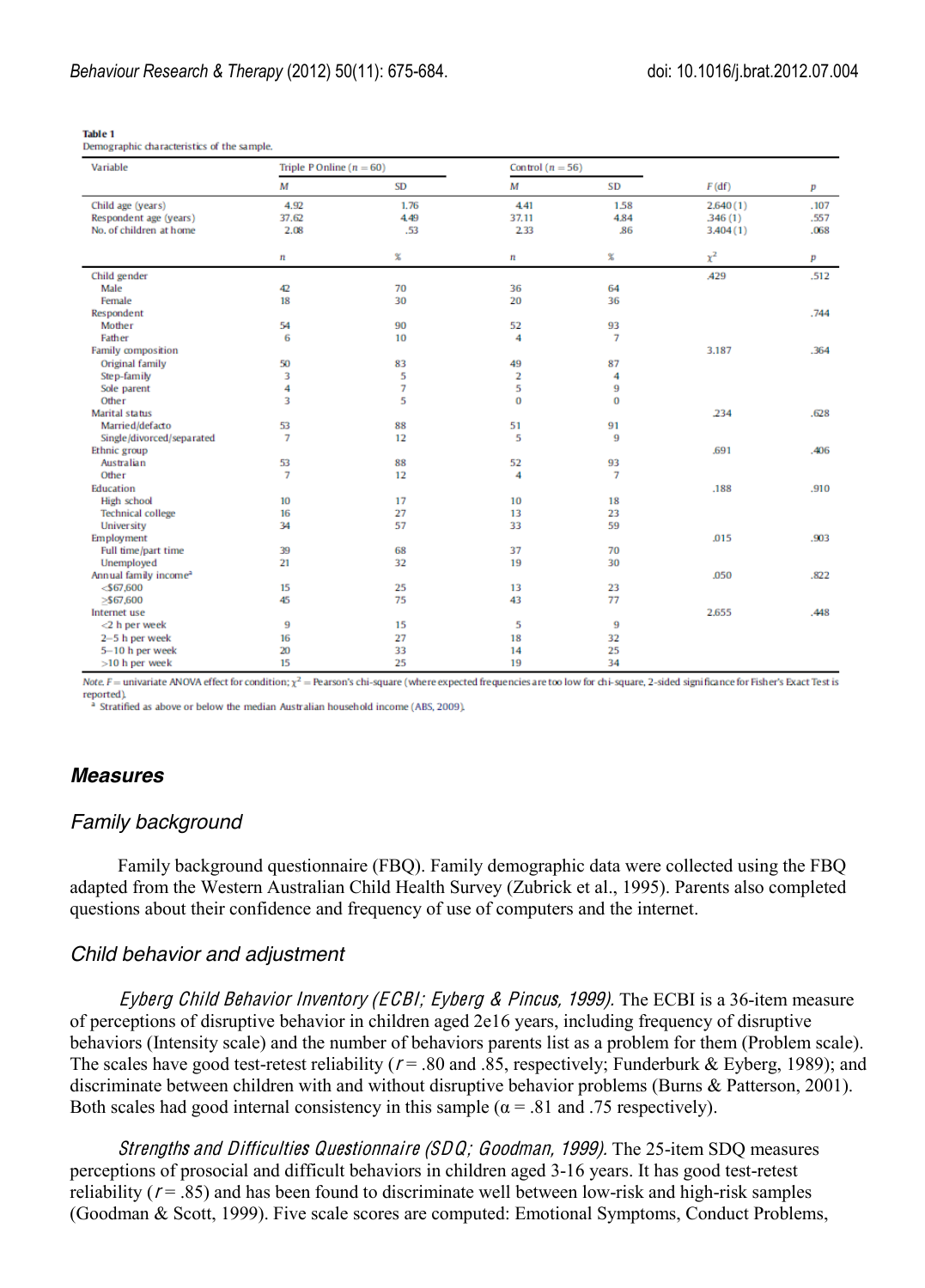Inattention/Hyperactivity, Peer Problems, and Prosocial Behavior. In this sample, internal consistency of the subscales was varied ( $\alpha = .63$ ,  $\alpha = .51$ ,  $\alpha = .71$ ,  $\alpha = .56$  and  $\alpha = .68$  respectively).

Observation of child disruptive behavior. The primary caregiver and target child were observed during a 40-min videotaped clinic observation including different parenting tasks-joint free-play; clean-up compliance task; unstructured waiting time; adult-led teaching task (i.e. the parent instructs the child in a task they cannot initially complete without guidance), play with play-dough; preparation for transition; and coping with competing demands (i.e. the parent completes questionnaires while the child is asked to play independently). These observation settings were selected to replicate experiences that occur regularly in family life (Sanders et al., 2000).

Individual child disruptive behaviors were coded in 10-s observation intervals using an adapted version of the Family Observation Schedule (FOS; Sanders, 2000). A composite measure, percentage of intervals with observed child disruptive behaviors, was used to evaluate the effects of the intervention on levels of disruptive behavior. It consists of noncompliance, complaint, aversive demands, aversive verbal, negative contact, oppositional, and interrupt categories. Recorded observations were coded by four trained research assistants who were naïve to families' intervention condition and assessment phase. Inter-rater reliability assessed on a randomly selected 20% of observation sessions was satisfactory (mean  $\kappa = .61$ , SD  $= .16$ ).

# *Parenting style*

*Parenting Scale (PS; Arnold, O'Leary, Wolff, & Acker, 1993).* This 30-item questionnaire measures three dysfunctional discipline styles: Laxness (permissive discipline), Over-reactivity (authoritarian discipline, anger, meanness and irritability) and Verbosity (long reprimands or reliance on talking). The scale has good test-retest reliability ( $r = .83$ , .82, and .79, respectively) and has been found to discriminate between parents of clinic and nonclinic children; and to correlate with observational measures of dysfunctional discipline. In the current sample, internal consistency was good for the Laxness ( $\alpha$  = .83) and Over-reactivity scales ( $\alpha$  = .79), and modest for the Verbosity scale ( $\alpha$  = .55).

# *Parenting confidence*

Parenting Tasks Checklist (PTC; Sanders & Woolley, 2005). This checklist assesses parents' confidence in successfully dealing with 14 difficult child behaviors like whining and temper tantrums (Behavior Self-efficacy), and in dealing with difficult behavior in 14 different settings such as shopping and having visitors (Setting Self-efficacy). Both subscales showed good internal consistency in this sample  $(\alpha = .94$  and .88, respectively).

### *Parental adjustment*

Depression Anxiety Stress Scales (DASS-21; Lovibond & Lovibond, 1995). The DASS-21 is a short form of the original 42-item questionnaire that assesses symptoms of depression, anxiety, and stress in adults. It evidences good convergent and discriminant validity (Henry & Crawford, 2005), and the internal consistency of the scales was moderate to good in this sample (Depression  $\alpha$  = .87, Anxiety  $\alpha$  = .69, Stress  $\alpha = .85$ ).

# *Parental anger*

Parental Anger Inventory (PAI; Hansen & Sedlar, 1998). The PAI assesses anger experienced in response to misbehavior in children aged 2-12 years. Parents rate 50 child-related situations as problematic or not (Problem score) and the degree of anger evoked by each situation (Intensity score). The Problem and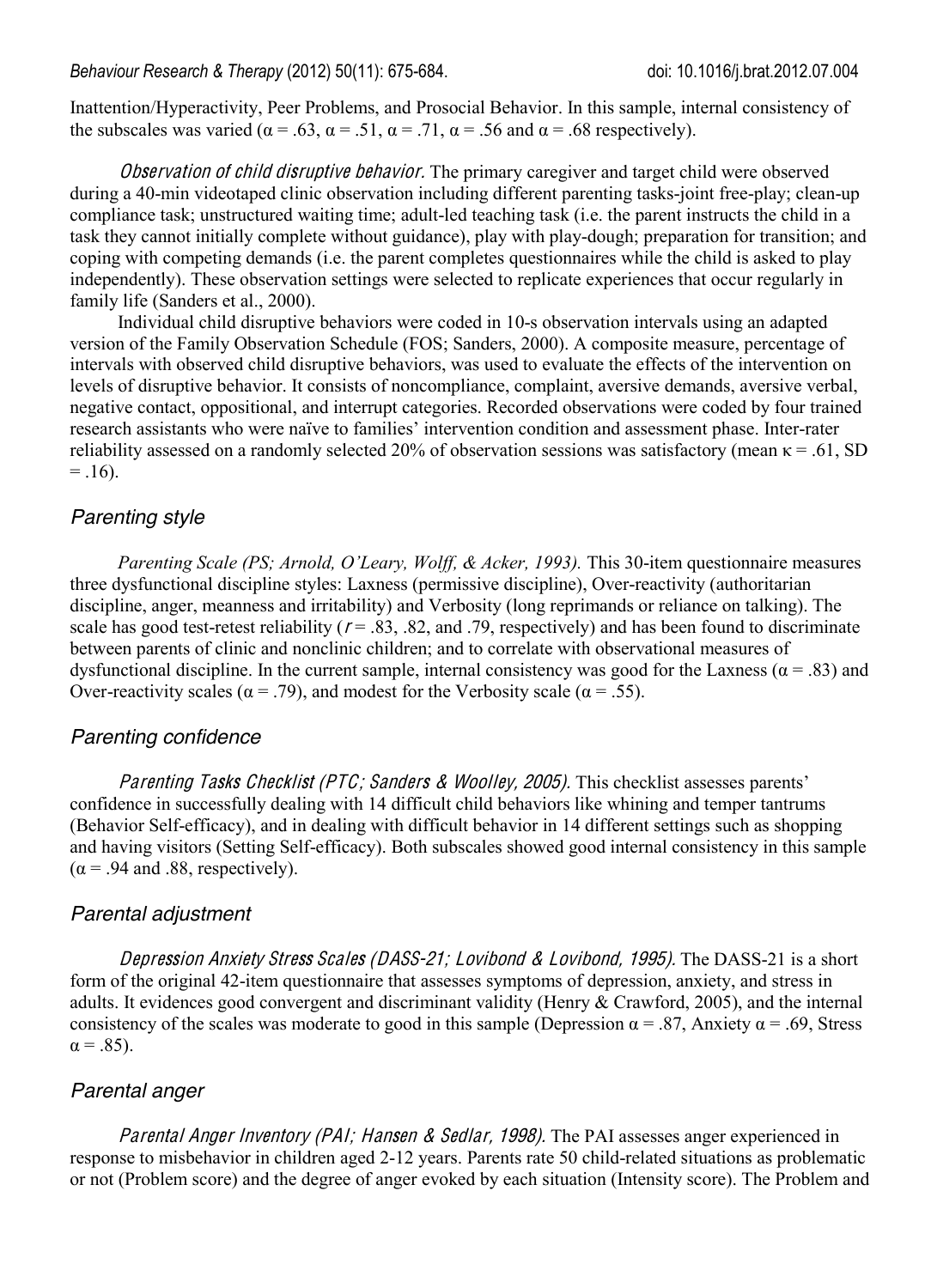Intensity scales have moderate reliability ( $r = .80$  and .79, respectively; Sedlar & Hansen, 2001), and showed good internal consistency ( $\alpha$  = .86 and .95 respectively) in the current sample.

#### *Conflict over parenting*

Parent Problem Checklist (PPC; Dadds & Powell, 1991). This 16-item questionnaire measures inter-parental conflict over child rearing (e.g., the extent to which parents disagree over rules and discipline, have open conflict over parenting issues, and undermine each other's relationship with their children). The PPC yields an index of the number of problems (Problem scale), which has high test-retest reliability  $(r = .90)$ . The version used includes an intensity rating for the problems listed (Extent scale). Both subscales had good internal consistency in this sample ( $\alpha$  = .81 and .91 respectively).

#### *Intervention use*

An online reporting site was built to track and record patterns of program use. The parameters captured include website access date and time spent on each module.

#### *Client satisfaction*

Client Satisfaction Questionnaire (CSQ; Sanders et al., 2012) is a 13-item survey that measures consumer satisfaction with the quality of service; how well the program met the parent's and child's needs, increased the parent's skills and decreased the child's problem behaviors; and whether the parent would recommend the program. The CSQ has high internal consistency ( $α = .96$ ; Sanders et al., 2000), which was evident in the current sample ( $\alpha$  = .95). Additional items relating to the online program assessed reactions to the content, design, activities, video clips, worksheets and workbook; and the helpfulness of inbuilt features (e.g., podcasts, SMS and email summaries, and SMS reminders of weekly goals).

#### *Design*

This study was a randomized, controlled trial employing a two group (group: TPOL vs internet-asusual control) x Time (time: pre-intervention, post-intervention, 6-month follow-up) repeated measures design. Families were randomly assigned to either the online intervention condition or a control condition (allowing internet use as usual). Participants completed assessments at three time points: pre-assessment (on enrollment in the study), post-assessment (approximately 12 weeks later), and at 6-month follow-up.

#### *Procedure*

This project followed the National Health and Medical Research Council's ethical guidelines for participation of human subjects. Ethics approval was received through the University of Queensland Behavioral and Social Sciences Ethical Review Committee (project number: 2009000302).

A list of computer-generated random numbers was created to enable random assignment to condition. Once deemed eligible through the telephone screening process, parents were emailed a link to complete the pre-intervention assessment and informed consent process online. Participants were assigned sequentially to condition (in order of initial contact), stratified for income (above or below the Australian median household income) and child gender. In addition, a randomly selected subsample of 50% of participants was assigned to complete a clinic observation procedure. The online program was offered free of charge and families received a total of \$20 in shopping vouchers as an incentive for completing postand follow-up assessments.

Parents assigned to the intervention condition were emailed individual log in details and were prompted to complete the program within 3 months (at which time post-assessment was conducted regardless of the number of modules completed). Access to the program continued until completion of the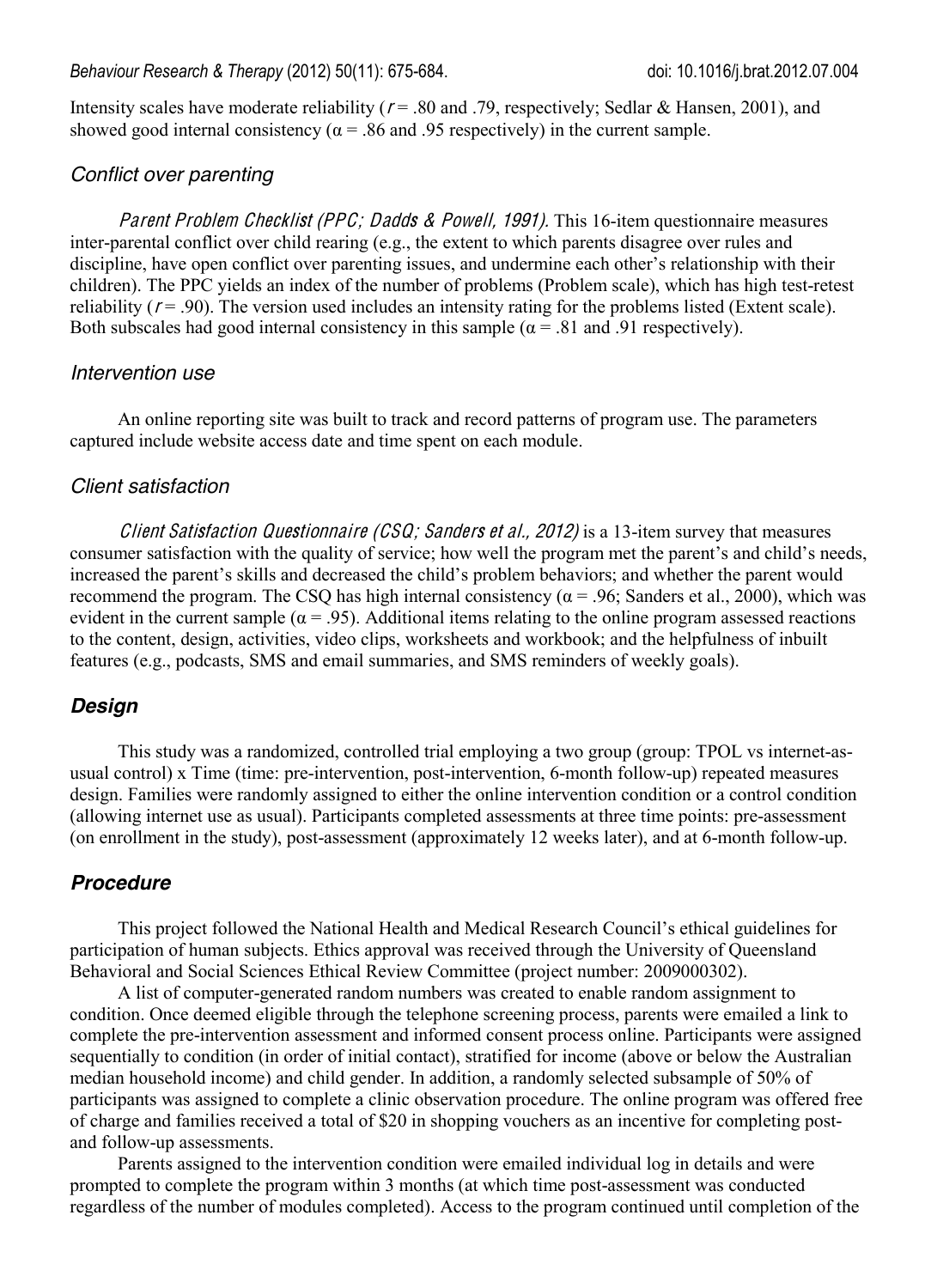6-month follow-up assessment, although very few parents continued use after post-assessment. Participants were contacted by a research assistant 2 weeks and again 5 weeks after commencement to check they were not experiencing any technical problems and were aware of the program features. There was also a reminder call and email if they had not logged on to the program for 3 weeks. Phone calls took an average of 5 min and no professional advice or guidance in regard to program content was given. There was an average contact time of 11 min per participant over the course of the trial.

On completion of the study (i.e., after 9 months), participants in the internet-as-usual control group were offered access to the Triple P Online intervention.

#### *Intervention*

Triple P Online (Turner & Sanders, 2011) is an eight-module, interactive self-directed positive parenting program delivered via the internet. The intervention provides instruction in the use of 17 core positive parenting skills (e.g., descriptive praise, quiet time, time-out). The content is presented in sequenced modules: 1) What is positive parenting?; 2) Encouraging behavior you like; 3) Teaching new skills; 4) Managing misbehavior; 5) Dealing with disobedience; 6) Preventing problems by planning ahead; 7) Making shopping fun; and 8) Raising confident, capable kids. The program content is presented in a linear format (i.e. module completion opens access to the next module), which allows users to review previously completed modules.

A distinctive feature of this online interactive program is its emphasis on promoting parental selfregulation. This is achieved through sound instructional design, dynamic and demonstration-driven video content, teaching parents self-management skills (goal setting, self-evaluation). It focuses on increasing parental self-efficacy (beliefs about capacity to execute daily parenting tasks), personal agency (attributing change to one's own efforts) and self-sufficiency (independent problem solving). It also prompts parents' ongoing participation, without the need for personal contact with a clinician.

Triple P Online incorporates elements designed to engage participants and improve knowledge acquisition, positive self-efficacy, and behavior activation. These elements include: 1) user-friendly navigation; 2) video-based modeling of parenting skills, and diverse parent 'vox pops' describing their experiences; 3) personalized content including goal setting, review and feedback; 4) interactive exercises to prompt parental problem solving, decision making and self-regulation; 5) downloadable worksheets and podcasts to review session content; and 5) automated text messaging and email prompts to increase the likelihood of program completion. The program also provides parents with a customizable and printable workbook that records program content, parents' goals, and responses to exercises. Cultural sensitivity is addressed through the use of multicultural video models and the self-regulatory framework that enables parents to select goals informed by their own values and traditions.

# **Results**

#### *Preliminary analyses*

To check for adequate randomization, preliminary analyses were conducted to confirm the equivalence of the intervention and control groups at pre-test on all demographic variables using analysis of variance (ANOVA) for continuous variables, and chi-square tests for categorical variables (see Table 1). ANOVA was also conducted on all outcome variables (means are presented in Table 2). No significant differences were found between conditions on any variable, indicating that the randomization resulted in comparable groups on sociodemographic measures and the intensity of presenting problems.

#### *Retention rates*

Of the 127 eligible parents, 116 parents completed pre-assessment questionnaires and were randomly allocated to TPOL ( $n = 60$ ) or the internet-use-as-usual control condition ( $n = 56$ ). Two TPOL parents were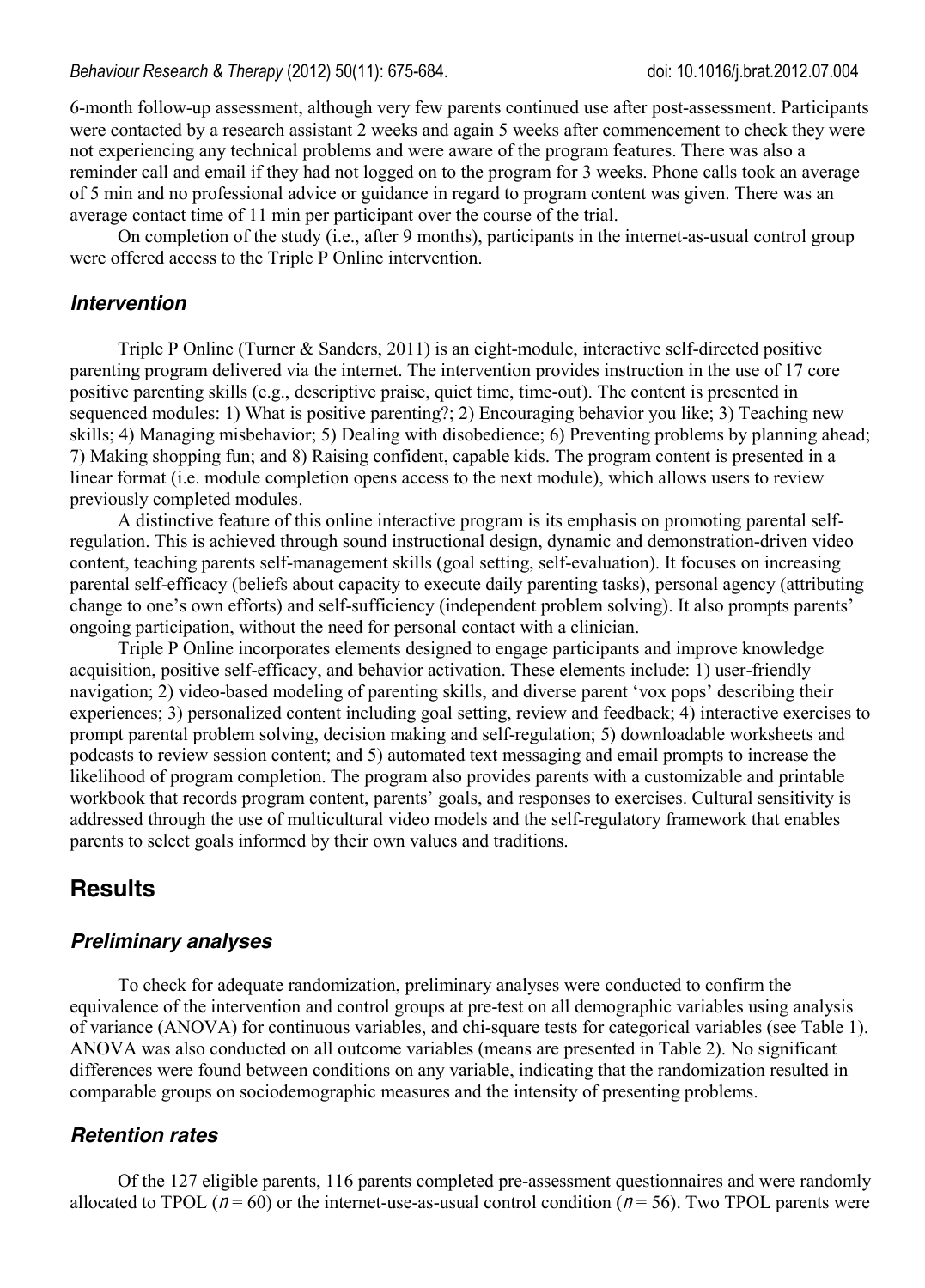| <b>Measure</b> |                                                 | <b>Triple P Online</b> |           |        |           | Control |           |        |           | <b>ANCOVA</b>               | р    | ₫         |
|----------------|-------------------------------------------------|------------------------|-----------|--------|-----------|---------|-----------|--------|-----------|-----------------------------|------|-----------|
|                |                                                 | Pre                    |           | Post   |           | Pre     |           | Post   |           |                             |      |           |
|                |                                                 | м                      | <b>SD</b> | м      | <b>SD</b> | M       | <b>SD</b> | М      | <b>SD</b> | F(df)                       |      |           |
| <b>ECBI</b>    | Problem                                         | 22.13                  | 4.82      | 13.10  | 6.33      | 21.75   | 5.57      | 18.00  | 7.53      | 18.84 (1,112)***            | .000 | .71       |
|                | Intensity                                       | 154.35                 | 19.08     | 121.05 | 22.09     | 152.46  | 20.06     | 142.09 | 25.20     | 30.69 (1,112)***            | .000 | .89       |
| SDQ            | Conduct                                         | 3.35                   | 1.44      | 2.25   | 1.57      | 3.73    | 1.92      | 3.23   | 1.79      | $9.72(1,109)$ <sup>**</sup> | .002 | .58       |
|                | Emotion                                         | 2.90                   | 2.27      | 2.17   | 1.98      | 2.89    | 2.02      | 3.09   | 2.16      | $9.56(1,109)^{**}$          | .003 | <b>A4</b> |
|                | Observed child disruptive behavior <sup>3</sup> | 14.30                  | 12.79     | 8.71   | 6.54      | 10.00   | 7.42      | 8.60   | 8.52      |                             | ns   |           |
| PS             | Laxness                                         | 2.76                   | .83       | 2.36   | .67       | 2.98    | .84       | 2.79   | .93       | $6.14(1.111)^*$             | .015 | .53       |
|                | Over-reactivity                                 | 3.71                   | 1.00      | 3.03   | .98       | 3.81    | .75       | 3.61   | .92       | $16.07(1,111)***$           | .000 | .61       |
|                | Verbosity                                       | 3.95                   | .96       | 3.38   | 97        | 4.07    | .76       | 3.89   | .82       | $8.57(1,111)^{**}$          | .004 | .57       |
| <b>PTC</b>     | Behavior self-efficacy                          | 61.30                  | 17.85     | 81.07  | 12.34     | 58.99   | 16.74     | 67.49  | 19.61     | 20.85 (1,112)***            | .000 | .84       |
|                | Setting self-efficacy                           | 78.92                  | 11.81     | 88.41  | 8.25      | 76.39   | 13.11     | 81.46  | 13.23     | $12.01(1.112)^{**}$         | .001 | .64       |
| DASS-21        | Depression                                      | 7.03                   | 8.16      | 5.63   | 7.09      | 4.96    | 5.94      | 4.86   | 6.43      |                             | ns   |           |
|                | Anxiety                                         | 4.43                   | 5.66      | 3.50   | 5.57      | 3.50    | 4.39      | 2.96   | 3.76      |                             | ns   |           |
|                | <b>Stress</b>                                   | 14.4                   | 8.81      | 10.60  | 7.93      | 13.89   | 7.56      | 12.04  | 7.67      |                             | ns   |           |
| PAI            | Problem                                         | 26.02                  | 7.59      | 18.82  | 8.53      | 23.98   | 7.92      | 21.32  | 9.70      | $9.36(1.112)$ **            | .003 | 27        |
|                | Intensity                                       | 135.22                 | 34.44     | 116.38 | 38.15     | 133.14  | 35.17     | 127.25 | 36.36     | $5.79(1,112)^*$             | .018 | 29        |
| <b>PPC</b>     | Problem                                         | 5.79                   | 3.77      | 4.74   | 3.60      | 5.29    | 3.64      | 5.20   | 3,88      |                             | ns   |           |
|                | Extent                                          | 39.30                  | 20.35     | 34.08  | 19.01     | 35.53   | 16.48     | 36.53  | 18.14     |                             | ns   |           |
|                |                                                 |                        |           |        |           |         |           |        |           |                             |      |           |

Table 2 Short-term intervention effects: intervention and control conditions at pre- and post-intervention.

Note. Pre = pre-intervention; Post = post-intervention;  $F = ANCOVA$  univariate effect for condition (only reported where the multivariate effect was significant);  $d =$  effect size; ECBI = Eyberg Child Behavior Inventory; SDQ = Strengths and Difficulties Questionnaire; PS = Parenting Scale; PTC = Parenting Tasks Checklist; DASS-21 = Depression size; ECBI = Eyberg Child Behavior Inventory; SDQ = Strengths and Difficulties Questionnaire; PS = Parenting Scale; PTC = Parenting Tasks Checklist; DASS-21 = Depidding Anxiety Stress Scales-21; PAI = Parental Anger Inven

<sup>a</sup> Completed with a subset of participants (*n* at  $T2 = 41$ ).

unable to commence the program but are included in all analyses as they completed pre-assessment. Questionnaire assessment was completed by 107 participants (intervention  $n = 57$ , control  $n = 50$ ) at postassessment, representing a very high retention rate of 92%. The 6-month follow-up assessment was completed by 100 participants (86%; intervention  $n = 52$ , control  $n = 48$ ). Of the 54 parents that had completed the clinic observation procedure at pre-assessment (intervention  $n = 29$ , control  $n = 25$ ), 83% completed it at post-assessment and 69% at follow-up.

There were no significant differences in retention rates from pre- to post-intervention  $p = .311$  (2sided Fisher's Exact Test) and from pre-intervention to follow-up  $\chi^2$  (1) = .022,  $\rho$  = .882 between groups. Reasons for non-completion included a lack of time, changes in family circumstances, and no longer being able to commit to the study requirements.

#### *Short-term intervention effects*

The analytic plan used the most stringent approach, with analyses conducted as intent-to-treat analyses (ITT), that is, including data for all participants who completed pre-assessment, regardless of whether they commenced, completed the intervention, or completed the post-assessment or follow-up. Calculations were conducted using the last-observation-carried-forward method for missing data (Kendall, Flannery-Schroeder, & Ford, 1999).

To evaluate short-term intervention effects, differences between the intervention and control groups were examined using a series of two-group multivariate and univariate analyses of covariance (MANCOVAs and ANCOVAs), with post-intervention scores as dependent variables and pre-assessment data included as covariates. MANCOVAs were conducted on each set of conceptually related dependent variables: parent-reported child behavior (ECBI Problem and Intensity scales); child adjustment (SDQ Emotional Symptoms, Conduct Problems, Inattention/Hyperactivity, Peer Problems, and Prosocial Behavior scales); parenting style (PS Laxness, Over-reactivity and Verbosity scales); parental confidence (PTC Behavior Self-efficacy and Setting Self-efficacy scales); parental adjustment (DASS-21 Depression, Anxiety and Stress scales); parental anger (PAI Problem and Intensity scales); conflict over parenting (PPC Problem and Extent scales). In cases where multivariate effects were found, ANCOVAs were conducted and univariate F values examined to determine which variables contributed to the multivariate effect. Completer analyses were conducted for the observational measures given a reduced sample size due to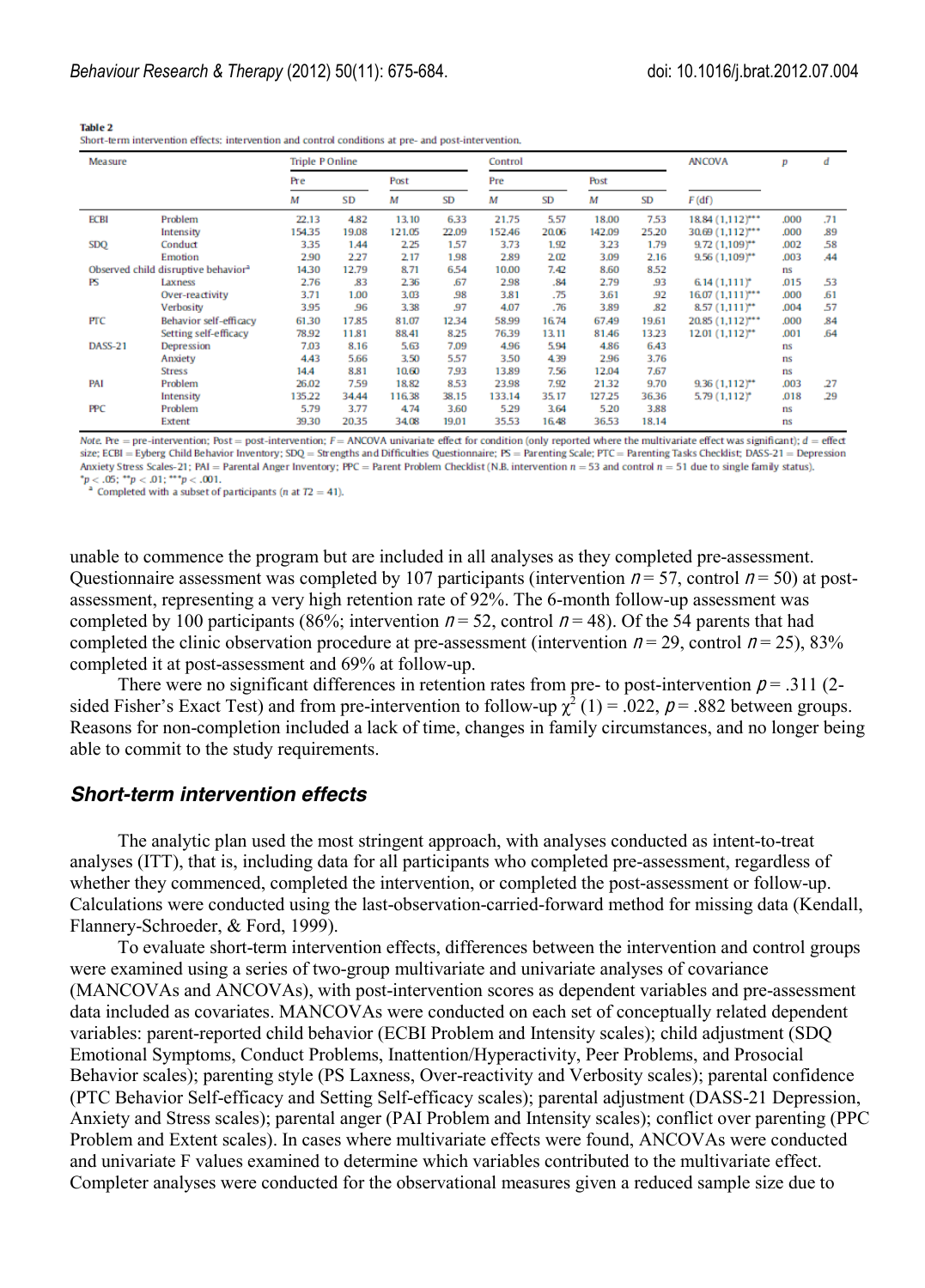some recording difficulties. ANCOVAs were conducted on FOS scores of observed disruptive child behavior. Table 2 contains descriptive statistics for both conditions at pre- and post-intervention, as well as univariate F values and effect sizes (Cohen's  $d$ ) for all significant condition effects.

### *Child behavior and adjustment*

Analysis of ECBI Problem and Intensity scores using MANCOVA revealed a significant condition effect,  $F(2,111) = 15.297$ ,  $p = .000$ . Univariate tests showed a significant effect for both scales, with TPOL parents reporting significantly lower rate (Problem scale) and frequency (Intensity scale) of behavior problems at post-intervention than controls, with large effect sizes evident. In terms of child adjustment, multivariate analysis of the SDQ subscales also revealed a condition effect,  $F(5,105) = 3.690$ ,  $p = .004$ , with significant univariate effects for the Conduct and Emotion scales. Again, parents in the intervention condition reported significantly reduced behavioral and emotional problems at post-intervention in comparison to controls, with medium effect sizes. There were no significant univariate effects for Hyperactivity, Peer Problems, or Prosocial Behavior. Analysis of observed child disruptive behavior revealed no significant condition effects,  $F(1,38) = .983$ ,  $p = .328$ . Levels of observed negative child behaviors were low from the outset.

# *Parenting style*

MANCOVA revealed a significant condition effect for parenting style on the PS,  $F(3,109) = 5.591$ , p = .001. Univariate analyses indicated that intervention group parents reported significantly lower use of dysfunctional parenting in each of the Laxness, Over-reactivity and Verbosity domains than control group parents. The effect sizes were medium.

### *Parenting confidence*

A multivariate condition effect was found for parents' confidence on the PTC Behavior Self-efficacy and Setting Self-efficacy scales,  $F(2,111) = 10.506$ ,  $p = .000$ . Univariate analyses indicated that parents receiving TPOL reported significantly greater confidence on both scales at post-assessment than control parents. A large effect size was evident for confidence in managing problem child behaviors and a medium effect size for managing difficult behavior in varied settings.

### *Parental adjustment*

No significant multivariate condition effect was found for parents' DASS-21 Depression, Anxiety and Stress scores,  $F(3,109) = .973$ ,  $p = .408$ , as scores were not elevated from the outset and means for both groups fell in the normal range at pre-assessment.

### *Parental anger*

A significant condition effect was found for the PAI Problem and Intensity scales,  $F(2,111) = 5.911$ ,  $p = .004$ . This was explained through univariate tests showing that the intervention group displayed significantly fewer problematic situations (Problem scale) and lower intensity of elicited anger (Intensity scale) following TPOL than controls, with small effect sizes.

# *Conflict over parenting*

There was no significant multivariate effect for condition on the PPC Problem and Extent scales,  $F(2,99) = 2.253$ ,  $p = 0.11$ . Mean scores on the Problem scale for both groups fell just outside the normal range at pre-assessment and only the intervention group fell within the normal range at post-assessment.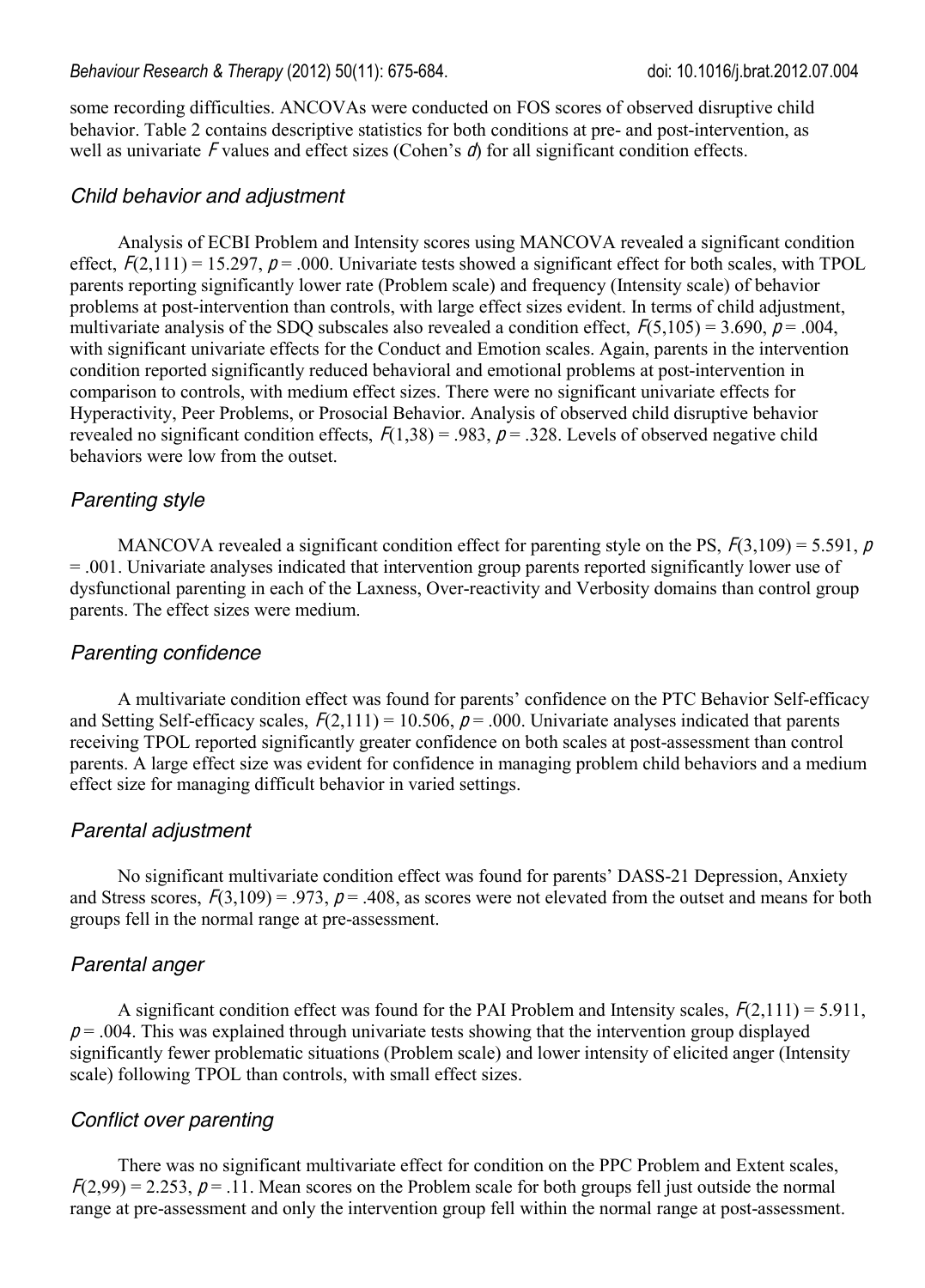#### *Intervention use*

Of the 58 parents who began the program (i.e. logged on at least once), 25 (43%) had completed all eight modules at post-assessment. All participants were allowed to continue using the program until their 6 month follow-up assessment, by which time 27 (47%) had completed all eight modules. Average program completion time was 5.9 h (range 2.3-13.2). Users logged on an average of 10 times (range 6-23) and completed the program in 98 days (range 48-264). Average module completion time ranged from 40 min for Module 7-74 min for Modules 1 and 4. Table 3 provides a breakdown of intervention use and completion rates at 6-month follow-up.

### *Client satisfaction*

Parents in the intervention group reported high levels of satisfaction with the online parenting program as measured by the CSQ, with a mean score of 68.55 out of 91 (SD = 13.65). Ninety-one percent of participants rated the quality of the service they received as at least 'good' and 88% were at least 'satisfied' with the program.

# *Clinical significance of change*

The key child and parent dependent measures showing significant condition effects were explored for clinical significance of change using two methods: chi-square analyses of the proportion of participants moving from the clinically elevated to nonclinical range (Kendall, Marrs-Garcia, Nath, & Sheldrick, 1999), and a Reliable Change Index (Jacobson & Truax, 1991) that examined the extent to which pre-post changes were reliable or unlikely to be due to chance (i.e. change score in excess of 1.96 standard errors of measurement). Table 4 contains descriptive statistics and  $\chi^2$  values for measures of reliable and clinical change. There was significantly greater movement from the clinically elevated to nonclinical range for the ECBI (Intensity and Problem scores), SDQ (Conduct and Emotional scales), PS (Laxness), and the PTC (behavior and setting) for the TPOL group. Significantly greater clinically reliable change was also demonstrated for ECBI (Intensity and Problem Scores), SDQ (Emotion Score), PS (Over-reactivity Scale), PTC (Behavior Scale), PAI (Problem and Intensity Scores).

# *Maintenance effects*

Maintenance of intervention effects was analyzed by a series of MANCOVAs and ANCOVAs, with follow-up scores as dependent variables and pre-assessment data as covariates. Table 5 reports the descriptive statistics, results of univariate ANCOVAs, and effect sizes at 6-month follow-up. Follow-up results show a similar pattern to post-intervention findings, with gains largely maintained and in some cases improved over time.

### *Child behavior and adjustment*

MANCOVA revealed a significant effect for ECBI Problem and Intensity scores,  $F(2,111) = 10.619$ ,  $p = .000$ , with univariate tests showing parents in the TPOL condition reporting a significantly lower number and frequency of problem behaviors than controls, with medium effect sizes remaining. The shortterm effects on the SDQ were not maintained over the 6-month period,  $F(5,105) = 1.415$ ,  $p = .225$ . Analysis at follow-up revealed a significant condition effect for observed child disruptive behavior,  $F(1,23)$  $= 4.814$ ,  $p = .039$ , with a small effect size.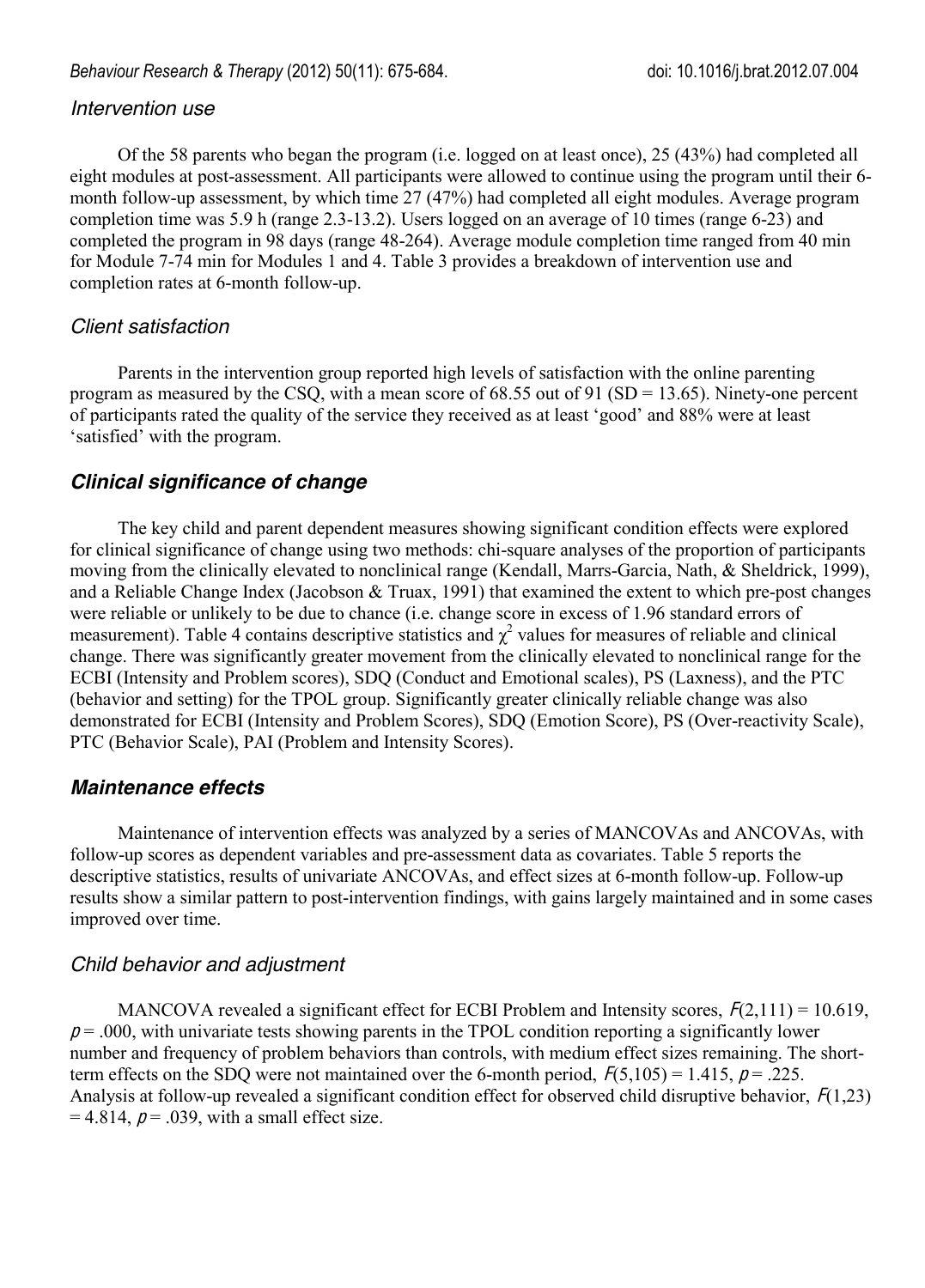Intervention use.

| Module                                      | Module<br>completed $n(\%)$ | Average completion<br>time (min) |
|---------------------------------------------|-----------------------------|----------------------------------|
| 1. What is positive parenting?              | 55 (95)                     | 74                               |
| 2. Encouraging behavior you like            | 53 (91)                     | 47                               |
| 3. Teaching new skills                      | 45 (78)                     | 73                               |
| 4. Managing misbehavior                     | 39 (67)                     | 74                               |
| 5. Dealing with disobedience                | 33 (57)                     | 48                               |
| 6. Preventing problems by<br>planning ahead | 31 (53)                     | 41                               |
| 7. Making shopping fun                      | 29(50)                      | 40                               |
| 8. Raising confident, capable kids          | 27 (47)                     | 53                               |

#### **Table 4**

Clinical and reliable change at post-assessment.

| <b>Measure</b> |                          | Triple P Online n/n (%)                                                                        |                   | Control $n/n$ (%)        | Clinical change   |                          | Reliable change                                                                                |            |                   |
|----------------|--------------------------|------------------------------------------------------------------------------------------------|-------------------|--------------------------|-------------------|--------------------------|------------------------------------------------------------------------------------------------|------------|-------------------|
|                |                          | Clinically improved                                                                            | Reliably improved | Clinically improved      | Reliably improved | $x^2$                    |                                                                                                | v          |                   |
| <b>ECBI</b>    | Problem $> 15$           | 34/57 (60)                                                                                     | 24/60 (40)        | 14/49 (29)               | 8/56(14)          | 10.271                   | .001                                                                                           | 9.588      | .002              |
|                | Intensity $> 131$        | 34/52 (65)                                                                                     | 32/60 (53)        | 8/46 (17)                | 5/56(9)           | 22.957                   | .000                                                                                           | 26.292     | .000              |
| <b>SDO</b>     | Conduct $> 3$            | 17/43 (40)                                                                                     | 9/60(15)          | 7/41 (17)                | 6/56(11)          | 5.189                    | .023                                                                                           | <b>A73</b> | <b>A92</b>        |
|                | Emotion $> 4$            | 12/21 (57)                                                                                     | 12/60 (20)        | 5/23 (22)                | 0/56(0)           | 5,803                    | .016                                                                                           | 12,492     | .000              |
| PS             | Laxness > 3.15           | 15/18(83)                                                                                      | 7/60(12)          | 8/24(33)                 | 4/56(7)           | 10.380                   | .001                                                                                           | .691       | .406              |
|                | Over-reactivity $>$ 3.05 | 15/43(35)                                                                                      | 20/60 (33)        | 9/48(19)                 | 4/56(7)           | 3.040                    | .081                                                                                           | 12,108     | .001              |
|                | Verbosity $> 4.05$       | 13/26 (50)                                                                                     | 7/60 (12)         | 12/31 (39)               | 3/56(5)           | .732                     | .392                                                                                           |            | .325 <sup>2</sup> |
| <b>PTC</b>     | Behavior $< 68.44$       | 35/38 (92)                                                                                     | 18/60 (30)        | 14/37 (38)               | 7/56(13)          | 24.376                   | .000                                                                                           | 5.247      | .022              |
|                | Setting $<$ 79.3         | 25/32 (78)                                                                                     | 13/60 (22)        | 14/34(41)                | 5/56(9)           | 9.310                    | .002                                                                                           | 3.585      | .058              |
| <b>PAI</b>     | Problem                  | $\frac{1}{2} \left( \frac{1}{2} \right) \left( \frac{1}{2} \right) \left( \frac{1}{2} \right)$ | 16/60 (27)        | $\overline{\phantom{a}}$ | 6/56(11)          | $\overline{\phantom{a}}$ | $\frac{1}{2} \left( \frac{1}{2} \right) \left( \frac{1}{2} \right) \left( \frac{1}{2} \right)$ | 4.796      | .029              |
|                | Intensity $> 148$        | 7/19(37)                                                                                       | 13/60 (22)        | 5/17(29)                 | 4/56(7)           | .223                     | .637                                                                                           | 4,885      | .027              |

Note Clinically improved = moved into nonclinical range; Reliably improved = Reliable Change Index > 1.96;  $\chi^2$  = Pearson's chi-square (where expected frequencies are too low for chi-square, Fisher's Exact Test is repor unable to be calculated.

<sup>a</sup> 2-Sided significance for Fisher's Exact Test.

#### **Table 5**

Maintenance effects; intervention and control conditions at pre- and follow-up.

| Measure     |                                                 | <b>Triple P Online</b> |           |           | Control   |        |           |           | <b>ANCOVA</b> | р                  | <b>Effect size</b> |     |
|-------------|-------------------------------------------------|------------------------|-----------|-----------|-----------|--------|-----------|-----------|---------------|--------------------|--------------------|-----|
|             |                                                 | Pre                    |           | Follow-up |           | Pre    |           | Follow-up |               |                    |                    |     |
|             |                                                 | м                      | <b>SD</b> | М         | <b>SD</b> | м      | <b>SD</b> | м         | <b>SD</b>     | F(df)              |                    | ₫   |
| <b>ECBI</b> | Problem                                         | 22.13                  | 4.82      | 12.85     | 7.90      | 21.75  | 5.57      | 17.52     | 7.58          | $14.00(1,112)$ *** | .000               | .60 |
|             | Intensity                                       | 154.35                 | 19.08     | 116.80    | 28.73     | 152.46 | 20.06     | 137.52    | 27.41         | 20.53 (1,112)***   | .000               | .74 |
| <b>SDQ</b>  | Conduct                                         | 3.35                   | 1.44      | 2.36      | 1.69      | 3.73   | 1.92      | 3.12      | 1.87          |                    | ns                 |     |
|             | Emotion                                         | 2.90                   | 2.27      | 2.31      | 2.42      | 2.89   | 2.02      | 2.82      | 2.26          |                    | ns                 |     |
|             | Observed child disruptive behavior <sup>a</sup> | 16.39                  | 14.50     | 7.19      | 7.71      | 9.54   | 7.76      | 8.66      | 12.64         | 4.814 (1,23)*      | .039               | .14 |
| PS          | Laxness                                         | 2.76                   | 83        | 2.22      | .72       | 2.98   | .84       | 2.82      | .78           | $19.24(1,111)$ *** | .000               | .80 |
|             | Over-reactivity                                 | 3.71                   | 1.00      | 2.90      | 1.03      | 3.81   | .75       | 3.71      | .90           | $28.69(1,111)$ *** | .000               | .84 |
|             | Verbosity                                       | 3.95                   | .96       | 3.30      | .95       | 4.07   | .76       | 3.93      | .87           | $13.43(1,111)$ *** | .000               | .69 |
| <b>PTC</b>  | Behavior self-efficacy                          | 61.30                  | 17.85     | 83.25     | 13.41     | 58.99  | 16.74     | 67.78     | 18.08         | 30.26 (1.112)***   | .000               | .98 |
|             | Setting self-efficacy                           | 78.92                  | 11.81     | 89.97     | 8.02      | 76.39  | 13.11     | 81.58     | 13.61         | $16.60(1,112)$ *** | .000               | .76 |
| DASS-21     | <b>Depression</b>                               | 7.03                   | 8.16      | 5.20      | 7.93      | 4.96   | 5.94      | 5.75      | 7.32          |                    | ns                 |     |
|             | Anxiety                                         | 4.43                   | 5.66      | 3.50      | 6.11      | 3.50   | 4.39      | 3.64      | 5.90          |                    | ns                 |     |
|             | <b>Stress</b>                                   | 14.40                  | 8.81      | 8.76      | 8.29      | 13.89  | 7.56      | 13.60     | 8.24          | $17.42(1,111)$ *** | .000               | .59 |
| PAI         | Problem                                         | 26.02                  | 7.59      | 17.60     | 9.67      | 23.98  | 7.92      | 22.50     | 9.04          | 14.64 (1,112)***   | .000               | .52 |
|             | Intensity                                       | 135.22                 | 34.44     | 114.86    | 42.40     | 133.14 | 35.17     | 129.16    | 37.97         | $5.99(1,112)^*$    | .016               | .35 |
| <b>PPC</b>  | Problem                                         | 5.79                   | 3.77      | 4.11      | 3.70      | 5.29   | 3.64      | 5.50      | 4.08          | $9.68(1100)$ **    | .002               | .36 |
|             | <b>Extent</b>                                   | 39.30                  | 20.35     | 30.77     | 19.13     | 35.53  | 16.48     | 36.96     | 18.20         | $10.81(1,100)$ **  | .001               | .33 |

Note, Follow-up = 6-month post-intervention;  $F = ANCOVA$  univariate effect for condition (only reported where the multivariate effect was significant);  $d =$  effect size; ECBI = Eyberg Child Behavior Inventory; SDQ = Strengths and Difficulties Questionnaire; PS = Parenting Scale; PTC = Parenting Tasks Checklist; DASS-21 = Depression Anxiety Stress Scales-21; PAI = Parental Anger Inventory; PPC = Parent Problem Checklist (N.B. Intervention  $n = 53$  and control  $n = 51$  due to single family status).  $p < .05$ ; " $p < .01$ ; "" $p < .001$ .<br>" $p < .001$ ."  $p < .001$ .<br>"Completed with a subset of participants (*n* at *T3* = 26).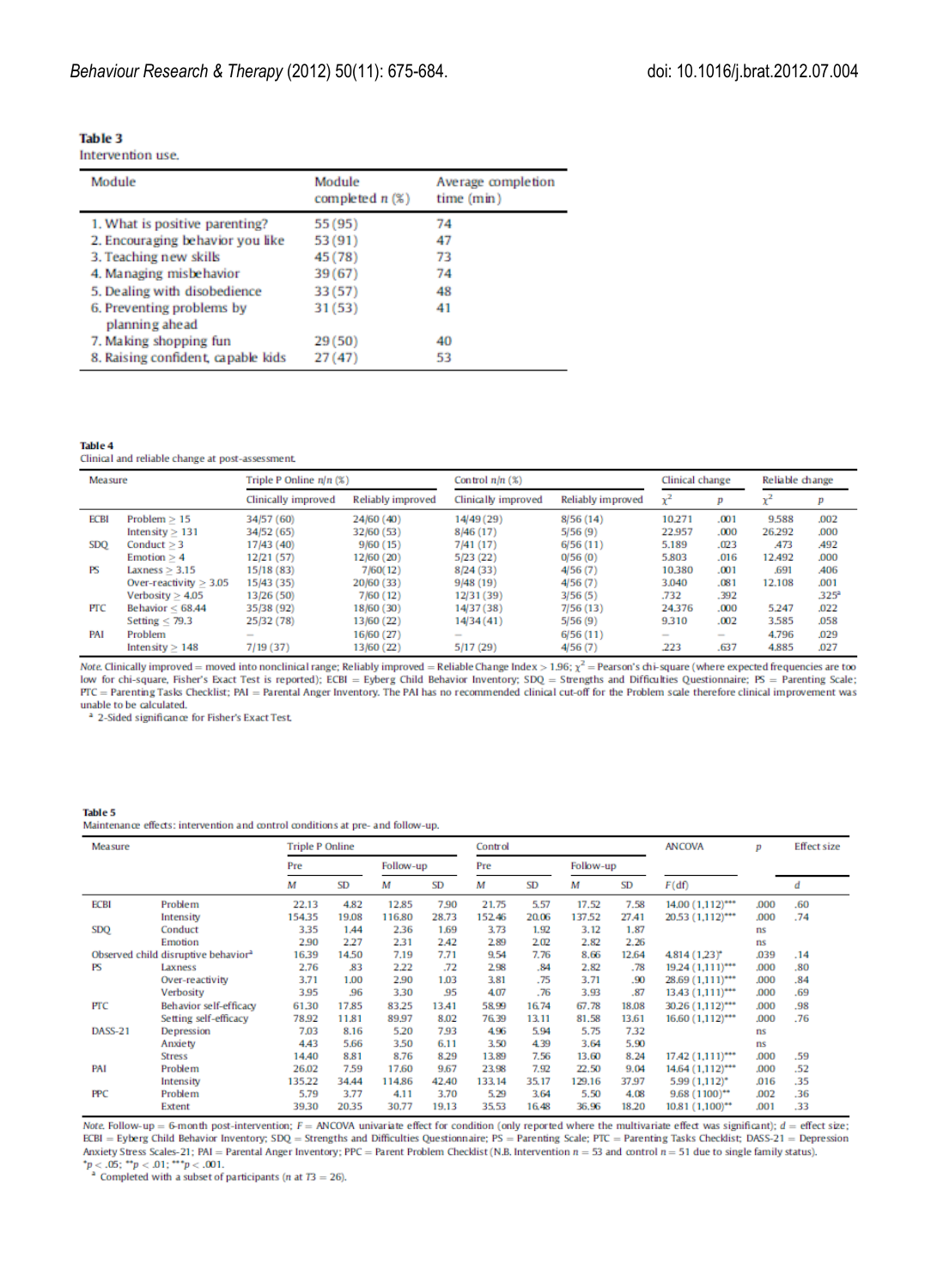## *Parenting style*

Multivariate analysis of the PS Laxness, Over-reactivity and Verbosity scales revealed a significant condition effect,  $F(3,109) = 10.610$ ,  $p = .000$ . Univariate analyses indicated that at follow-up, parents in the TPOL condition continued to report less use of dysfunctional parenting strategies in each domain than control parents. The effects for Laxness and Over-reactivity increased from medium to large, and the effects for Verbosity (medium) were maintained.

### *Parenting confidence*

The multivariate condition effect found for parents' confidence on the PTC Behavior Self-efficacy and Setting Self-efficacy scales at post-assessment was also maintained at follow-up,  $F(2,111) = 15.090$ , p = .000. Univariate analyses indicated that intervention group parents continued to report significantly greater confidence than parents in the control condition, with large effect sizes on both scales at follow-up.

### *Parental adjustment*

A new significant multivariate condition effect was found for parental adjustment on the DASS-21,  $F(3,109) = 8.938$ ,  $p = .000$ . Univariate analyses indicated a medium effect on the Stress scale, with parents in the intervention group indicating lower levels of stress at follow-up than control group parents.

## *Parental anger*

The significant MANCOVA condition effect found for the PAI at post-assessment was maintained,  $F(2,111) = 8.171$ ,  $p = .000$ , with univariate tests showing that TPOL parents continued to display significantly lower scores on both scales than control parents. A medium effect was evident for the number of problematic situations (Problem scale) and a small effect for the intensity of elicited anger (Intensity scale).

### *Conflict over parenting*

A new significant multivariate condition effect was also found at follow-up for parental conflict over parenting,  $F(2,99) = 5.783$ ,  $p = .004$ , with small univariate effects found for both the PPC Problem and Extent scales.

# **Discussion**

This study provides empirical support for the efficacy of a self-help online positive parenting program for parents of children with early-onset conduct problems. It is the first randomized controlled trial that has demonstrated sustained improvements in child and family outcomes from a completely selfdirected online parenting intervention. As hypothesized, use of TPOL was associated with significantly lower levels of parent-reported child conduct problems; less use of ineffective discipline; greater parental confidence in managing children's problem behaviors; less stress, anger and conflict over parenting. The large intervention effect sizes for child conduct problems at post-assessment (ECBI Intensity  $d = .71$  and Problem Score  $d = .89$ ), were fairly stable at follow-up (Intensity Score  $d = .60$  and Problem Score  $d = .74$ ). These results compare favorably to published effect sizes for group and individually administered versions of Triple P (Nowak & Heinrichs, 2008).

Overall, these findings extend previous research that has evaluated other Triple P interventions. They provide empirical support for the efficacy of Triple P as an online self-directed intervention, a format increasingly sought by parents (O'Brien & Daley, 2011). TPOL therefore appears to be a meaningful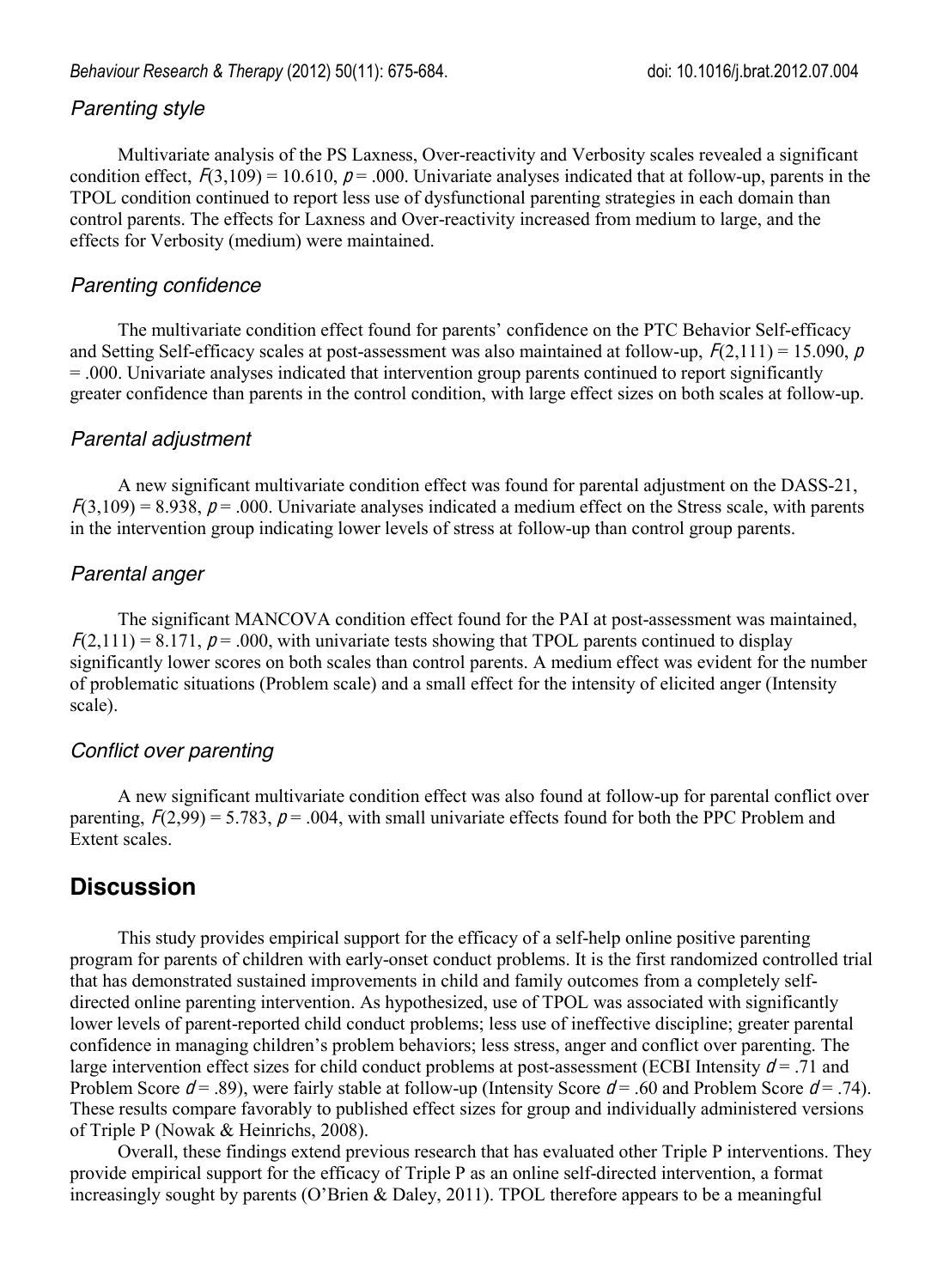addition to other delivery formats of Triple P and supports the use of such an intervention format as part of a comprehensive population level approach that reaches all parents (Sanders, 2012).

The present findings are consistent with Enebrink et al. (2012), the only other internet-based RCT reporting improvements in conduct problems in children. Both studies achieved sustained reductions in child problem behavior, with the present study achieving even larger post-intervention effect sizes using ITT analyses (ECBI Intensity Score:  $d = .89$  vs  $d = .42$ ). In addition, the self-directed approach used here demonstrates the potential for even greater cost-efficiency, with only 11 min technical support provided in contrast to 5 h support with session completion.

Feedback in regard to usability and design of the intervention was very positive, suggesting parents find the online program acceptable, engaging, and easy to use. In comparison to consumer satisfaction with other Level 4 Triple P intervention formats (Sanders et al., 2000), these scores were slightly lower than average scores for face-to-face Standard Triple P, but markedly higher than average scores for Self-Directed Triple P. Therefore, online delivery of parenting support can be an effective and attractive alternative or addition to traditional parenting support that may prove particularly helpful for families unable to or preferring not to attend face-to-face programs.

## *Limitations*

A limitation of this study is the underrepresentation of low-income families. Participants were of higher than average SES (58% had a university degree and 76% had an income above the Australian median), which may reduce the generalizability of the results to other, higher risk samples. Additionally, the power of the observational analyses was low due to the reduced sample size, and the generally low base rates of negative behaviors during the observation tasks.

# **Conclusion**

These findings have a number of important clinical implications. First, this trial demonstrated that it is possible to bring about significant change in child behavior and parenting problems using nontraditional, technology-based parenting interventions. This finding challenges the necessity for conventional clinical face-to-face approaches to bring about change in families. Most achieved improvements were maintained (or further enhanced) at 6-month follow-up, indicating durable change for families.

Given the variability in program completion times and log-on rates, parents may differ in how they engage with the program. In the present study, less than half of the participants completed all eight modules within 3 months. Despite this, the results were very positive, indicating it is not necessary to complete the full eight-module intensive intervention to achieve significant improvements in child behavior, parenting and parental adjustment.

Future research should investigate the minimally sufficient dose of intervention for different populations, and identify variables influencing program completion. Potential moderators of intervention effects such as child characteristics (e.g., age, gender, severity of pre-intervention problem behavior), parental characteristics (e.g., adjustment, internet self-efficacy), and familial conditions (e.g., family composition, socioeconomic disadvantage) should be examined to identify those for whom an online parenting intervention is most effective.

Interventions delivered face-to-face by mental health and parenting practitioners will always have their place. However, online parenting interventions can reach a larger proportion of the population who do not have ready access to care, or would not seek face-to-face support. Online interventions can provide a sufficient level of engagement and support for many parents, and can increase access as they are visible, flexible, and are not associated with the stigma often attached to seeking specialist help. The implementation of a cost-effective, online parenting intervention can substantially enhance the population reach of parenting support. This in turn increases capacity to reduce prevalence of childhood behavior problems, family stress, and the resulting personal and community costs.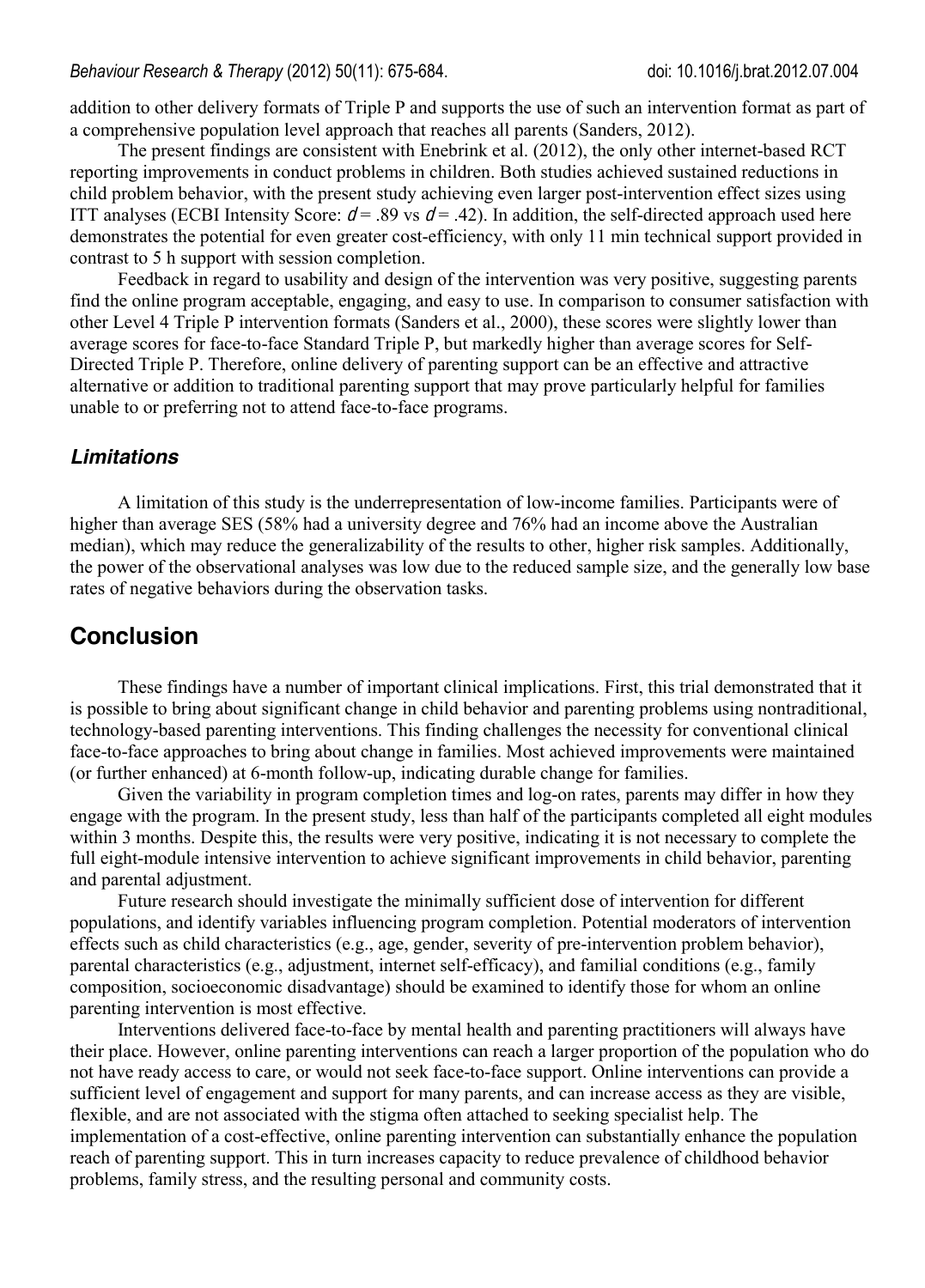The final publication is available online at sciencedirect.com

[http://www.sciencedirect.com/science?\\_ob=ArticleListURL&\\_method=list&\\_ArticleListID=-](http://www.sciencedirect.com/science?_ob=ArticleListURL&_method=list&_ArticleListID=-2042287&_sort=r&_st=13&view=c&_acct=C000016898&_version=1&_urlVersion=0&_userid=331728&md5=b90e36322bed619921c2c300633dbcb6&searchtype=a) [2042287&\\_sort=r&\\_st=13&view=c&\\_acct=C000016898&\\_version=1&\\_urlVersion=0&\\_userid=331728&](http://www.sciencedirect.com/science?_ob=ArticleListURL&_method=list&_ArticleListID=-2042287&_sort=r&_st=13&view=c&_acct=C000016898&_version=1&_urlVersion=0&_userid=331728&md5=b90e36322bed619921c2c300633dbcb6&searchtype=a) [md5=b90e36322bed619921c2c300633dbcb6&searchtype=a](http://www.sciencedirect.com/science?_ob=ArticleListURL&_method=list&_ArticleListID=-2042287&_sort=r&_st=13&view=c&_acct=C000016898&_version=1&_urlVersion=0&_userid=331728&md5=b90e36322bed619921c2c300633dbcb6&searchtype=a)

# **References**

- American Psychological Association. (2009). *Effective strategies to support positive parenting in* <sup>c</sup>ommunity health centers: Repor<sup>t</sup> <sup>o</sup>f <sup>t</sup>h<sup>e</sup> Working Group <sup>o</sup>f Child <sup>m</sup>altreatmen<sup>t</sup> Prevention. Washington, DC: Author.
- Arnold, D. S., O'Leary, S. G., Wolff, L. S., & Acker, M. M. (1993). The parenting scale: a measure of dysfunctional parenting in discipline situations. Psy<sup>c</sup>hological Assessment, 5, 137-144.
- Australian Bureau of Statistics (ABS). (2009). Household incom<sup>e</sup> and incom<sup>e</sup> distribution, Australia, 2007- 08. Cat. no. 6523.0. Canberra: ABS.
- Australian Research Council, Centre of Excellence for Creative Industries and Innovation, Swinburne University of Technology. (2010). CCi digital futures 2010, the internet in Australia. www.cci.edu.au/projects/digital-futures.
- Baggett, K. M., Davis, B., Feil, E. G., Sheeber, L. L., Landry, S. H., Carta, J. J., et al. (2010). Technologies for expanding the reach of evidence-based interventions: preliminary results for promoting socialemotional development in early childhood. Topics in Early Childhood Special Education, 29(4), 226-238.
- Barak, A., Hen, L., Boniel-Nissim, M., & Shapira, N. (2008). A comprehensive review and a meta-analysis of the effectiveness of internet-based psychotherapeutic interventions. Journal <sup>o</sup>f Technology in Human Services, 26(2), 109-160.
- Burns, G. L., & Patterson, D. R. (2001). Normative data on the Eyberg child behavior inventory and Sutter-Eyberg Student behavior inventory: parent and teacher rating scales of disruptive behavior problems in children and adolescents. Child & Family Behavior Therapy,  $23(1)$ , 15-28.
- Cefai, J., Smith, D., & Pushak, R. (2010). Parenting wisely: parenting training via CDROM with an Australian sample. Child & Family Behaviour Therapy, 32, 17-33. <http://dx.doi.org/10.1080/> 07317100903539709.
- Dadds, M. R., & Powell, M. B. (1991). The relationship of interparental conflict and global marital adjustment to aggression, anxiety, and immaturity in aggressive nonclinic children. Journal <sup>o</sup>f Abnormal Child Psy<sup>c</sup>hology, 19, 553-567.
- Enebrink, P., Hogstrom, J., Forster, M., & Ghaderi, A. (2012). Internet-based parent management training: a randomized controlled study. Behaviour Research and Therapy, 50, 240-249.<http://dx.doi.org/> 10.1016/j.brat.2012.01.006.
- Eyberg, S. M., & Pincus, D. (1999). Eyb<sup>e</sup>rg <sup>c</sup>hild behavior inventory and Sutter-Eyb<sup>e</sup>rg Studen<sup>t</sup> behavior inventory*—*Revised: Professional <sup>m</sup>anual. Odessa, FL: Psychological Assessment Resources.
- Funderburk, B. W., & Eyberg, S. M. (1989). Psychometric characteristics of the Sutter-Eyberg Student behavior inventory: a school behavior rating scale for use with preschool children. *Behavioral* Assessment, 11, 297-313.
- Glasgow, R. E. (2007). eHealth evaluation and dissemination research. American Journal of Preventive Medicine, 32(5), S119-S126.
- Goodman, R. (1999). The extended version of the strengths and difficulties questionnaire as a guide to child psychiatric caseness and consequent burden. Journal of Child Psychology and Psychiatry,  $40(5)$ , 791-799.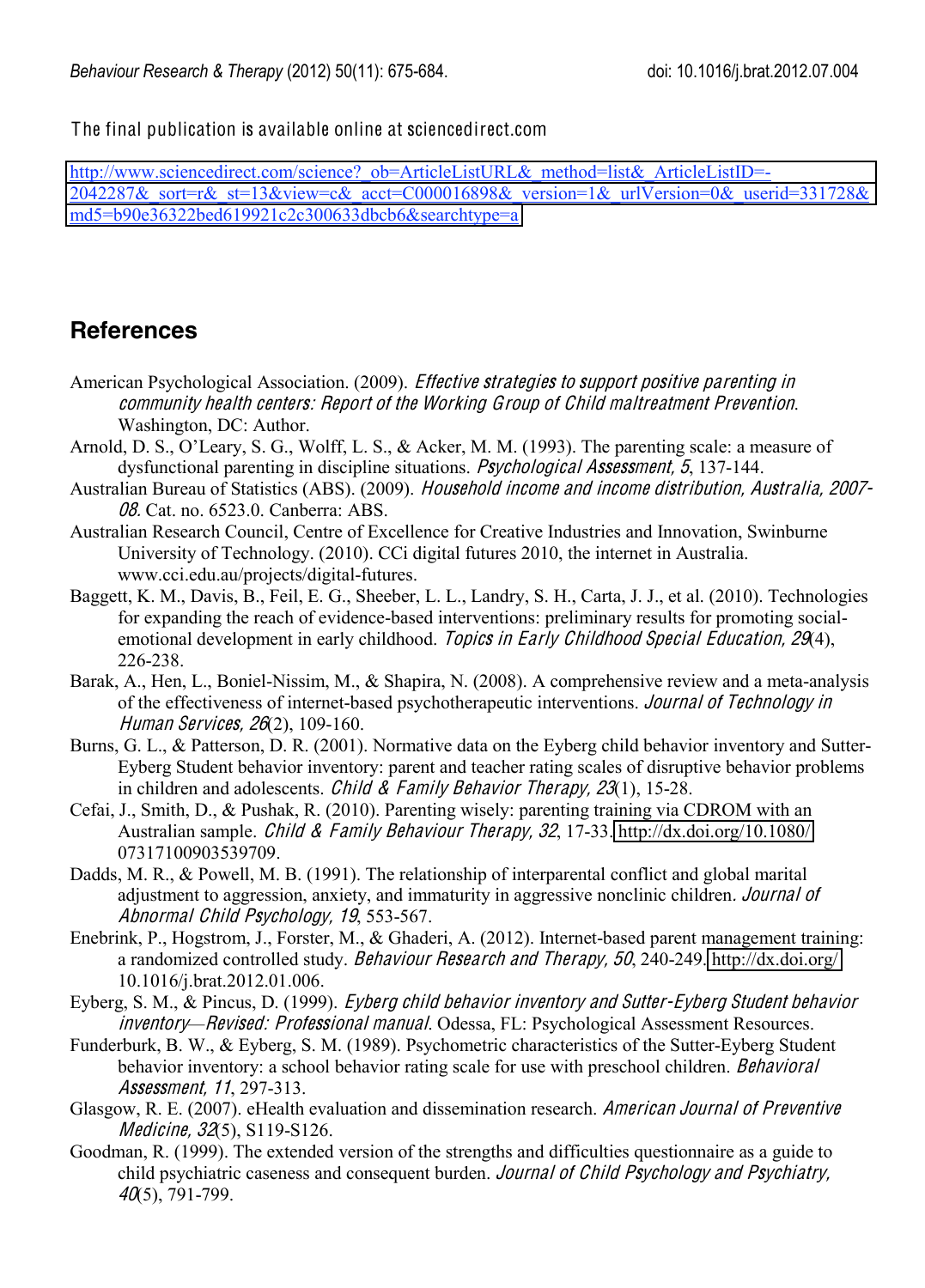- Goodman, R., & Scott, S. (1999). Comparing the strengths and difficulties questionnaire and the child behavior checklist: is small beautiful? Journal <sup>o</sup>f Abnormal Child Psy<sup>c</sup>hology, 27, 17-24.
- Hansen, D. J., & Sedlar, G. (1998). *Manual for the PAI: The parental anger inventory*. Lincoln, NE: CSBFIP.
- Henry, J. D., & Crawford, J. R. (2005). The 21-item version of the depression anxiety stress scales (DASS-21): normative data and psychometric evaluation in a large non-clinical sample. British Journal <sup>o</sup>f Clinical Psy<sup>c</sup>hology, 44, 227-239.
- Hudson, D. B., Campbell-Grossman, C., Fleck, M. O., Elek, S. M., & Shipman, A. (2003). Effects of the new fathers' network on first-time fathers' parenting self-efficacy and parenting satisfaction during the transition to parenthood. Issue<sup>s</sup> in Comprehensiv<sup>e</sup> Pediatri<sup>c</sup> Nursing, 26, 217-229.
- Jacobson, N. S., & Truax, P. (1991). Clinical significance: a statistical approach to defining meaningful change in psychotherapy research. *Journal of Consulting and Clinical Psychology, 59*(1), 12-19.
- Joachim, S., Sanders, M. R., & Turner, K. M. T. (2010). Reducing preschoolers' disruptive behaviour in public with a brief parent discussion group. *Child Psychiatry and Human Development*, 41(1), 47-60.
- Kazdin, A. E., & Blase, S. L. (2011). Rebooting psychotherapy research and practice to reduce the burden of mental illness. Perspective<sup>s</sup> on Psy<sup>c</sup>hological Science, 6(1), 21-37.
- Kendall, P. C., Flannery-Schroeder, E. C., & Ford, J. D. (1999). Therapy outcome research methods. In C. Kendall, & J. N. Butcher (Eds.), Handbook of research methods in clinical psychology (2nd ed.). NY: Wiley.
- Kendall, P. C., Marrs-Garcia, A., Nath, S. R., & Sheldrick, R. C. (1999). Normative comparisons for the evaluation of clinical significance. Journal of Consulting and Clinical Significance, 67, 285-299.
- Kirp, D. L. (2011). *Kids first: Five big ideas for transforming children's lives and America's future*. New York, NY: Public Affairs.
- Love, S. M, Sanders, M. R., Metzler, C., Prinz, R. J., & Kast, E. Z. Enhancing accessibility and engagement in evidence-based parenting programs to reduce maltreatment: conversations with vulnerable parents. Journal <sup>o</sup>f Child Publi<sup>c</sup> Welfare, in press.
- Lovibond, S. H., & Lovibond, P. F. (1995). *Manual for the depression anxiety stress scales* (2nd ed.). Sydney, NSW: Psychology Foundation of Australia.
- Markie-Dadds, C., & Sanders, M. R. (2006). A controlled evaluation of an enhanced self-directed behavioural family intervention for parents of children with conduct problems in rural and remote areas. Behaviour Chang<sup>e</sup>, 23(1), 55-72.
- Metzler, C. W., Sanders, M. R., Rusby, J. C., & Crowley, R. (2012). Using consumer preference information to increase the reach and impact of media-based parenting interventions in a public health approach to parenting support. Behavior Therapy. [http://dx.doi.org/10.1016/j.beth.](http://dx.doi.org/10.1016/j.beth)2011. 05.004.
- Morawska, A., Haslam, D., Milne, D., & Sanders, M. R. (2011). Evaluation of a brief parenting discussion group for parents of young children. Journal <sup>o</sup>f Dev<sup>e</sup>lopmental and Behavioral Pediatrics, 32(2), 136-145.
- Morawska, A., & Sanders, M. R. (2007). Are parent-reported outcomes for self-directed or telephoneassisted behavioral family intervention enhanced if parents are observed? Behavior Modification, 39(3), 279-297.
- National Institute of Clinical Excellence and Social Care. (2006). Parent-training/education programme<sup>s</sup> in the management of children with conduct disorders. London: Author.
- National Research Council and Institute of Medicine. (2009). In M. E. O'Connell, T. Boat, & K. E. Warner (Eds.), Preventing <sup>m</sup>ental, <sup>e</sup>motional, and behavioral disorder<sup>s</sup> <sup>a</sup>mong young p<sup>e</sup>opl<sup>e</sup>: Progress and possibilitie<sup>s</sup> (pp. 157-190). Washington, DC: The National Academies Press.
- Nowak, C., & Heinrichs, N. (2008). A comprehensive meta-analysis of Triple P-positive parenting program using hierarchical linear modeling: effectiveness and moderating variables. Clinical Child & Family Psy<sup>c</sup>hology, 11, 114-144.
- O'Brien, M., & Daley, D. (2011). Self-help parenting interventions for childhood behaviour disorders: a review of the evidence. Child: Care, Health and Development, 37(5), 623-637.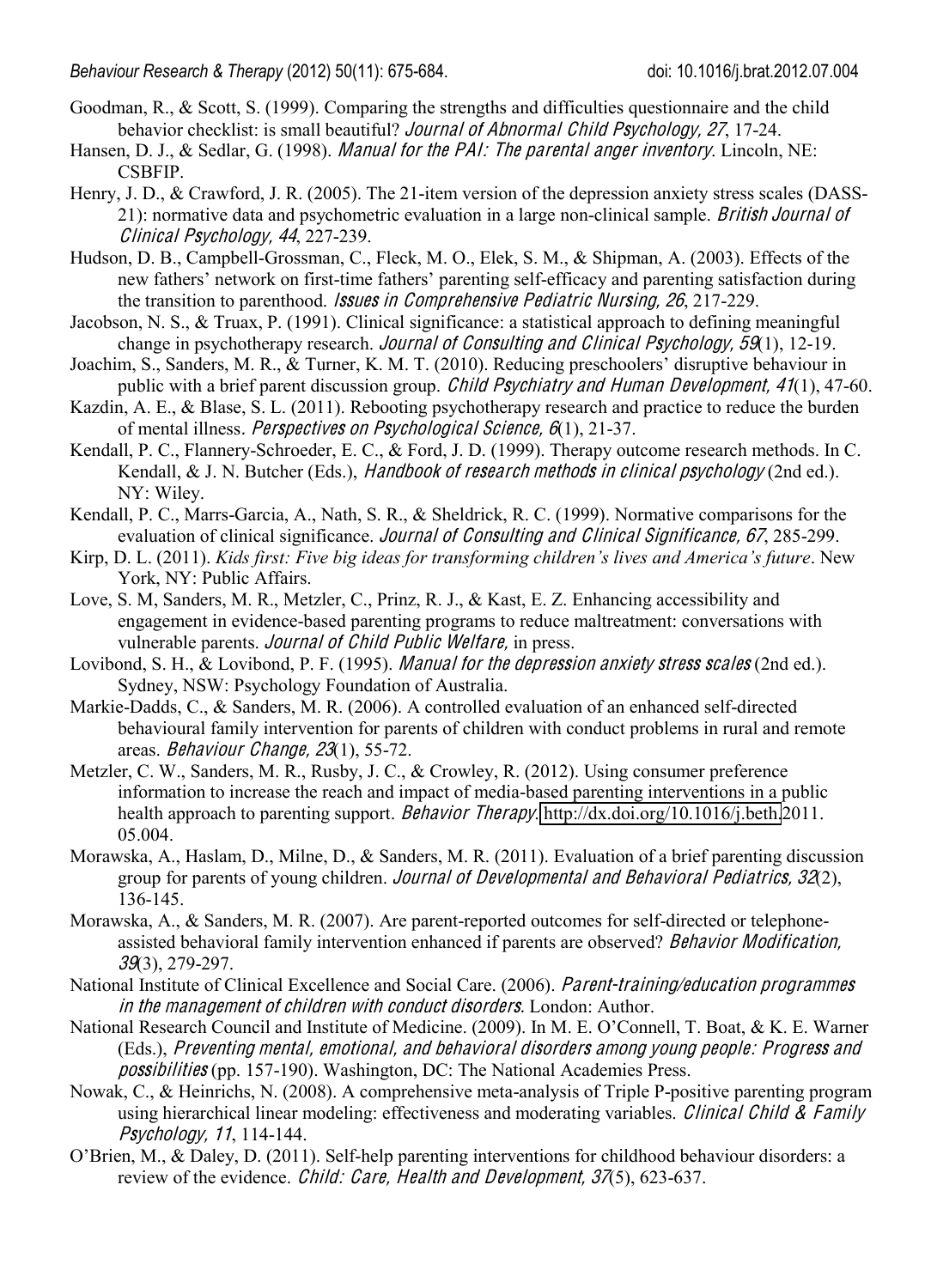- Plantin, L., & Daneback, K. (2009). Parenthood, information and support on the internet. A literature review of research on parents and professionals online. *BMC Family Practice*, 10(34). http://dx.doi.org/10.1186/1471-2296-10-34.
- Prinz, R. T., & Sanders, M. R. (2007). Adopting a population-level approach to parenting and family support interventions. *Clinical Psychology Review, 27, 739-749*.
- Radey, M., & Randolph, K. A. (2009). Parenting sources: how do parents differ in their efforts to learn about parenting? Family Relations, 58, 536-538.
- Sanders, M. R. (2012). Development, evaluation, and multinational dissemination of the Triple P-Positive Parenting Program. Annual Revie<sup>w</sup> <sup>o</sup>f Clinical Psy<sup>c</sup>hology, 8. http://dx.doi.org/10.1146/annurevclinpsy-032511-143104.
- Sanders, M. R. (2000). Family observation schedule. Brisbane, QLD, Australia: Parenting and Family Support Centre, The University of Queensland.
- Sanders, M. R. (2008). Triple Pepositive parenting program as a public health approach to strengthening parenting. Journal of Family Psychology, 22, 506-517.
- Sanders, M. R., & Kirby, J. N. (2012). Consumer engagement and the development, evaluation and dissemination of evidence-based parenting programs. Behavior Therapy, 43, 236-250.
- Sanders, M. R., Markie-Dadds, C., Rinaldis, M., Firman, D., & Baig, N. (2007). Using household survey data to inform policy decisions regarding the delivery of evidenced-based parenting interventions. Child: Care, Health and Development,  $33(6)$ ,  $768-783$ . http://dx.doi.org/10.1111/j.1365-2214.2006.00725.x.
- Sanders, M. R., Markie-Dadds, C., Tully, L. A., & Bor,W. (2000). The Triple P-positive parenting program. A comparison of enhanced, standard, and self-directed behavioral family intervention for parents of children with early onset conduct problems. Journal <sup>o</sup>f Consulting and Clinical Psy<sup>c</sup>hology, 68, 624-640.
- Sanders, M. R., Markie-Dadds, C., & Turner, K. M. T. (2012). *Practitioner's manual for* Standard Tripl<sup>e</sup> P (2nd ed.). Brisbane, QLD, Australia: Triple P International Pty. Ltd.
- Sanders, M. R., Pidgeon, A. M., Gravestock, F., Connors, M. D., Brown, S., & Young, R. W. (2004). Does parental attributional retraining and anger management enhance the effects of the Triple P-positive parenting program with parents at risk of child maltreatment? Behavior Therapy, 35(3), 513-535.
- Sanders, M. R., & Wilkinson, L. (2012). Why so few parents complete evidence based parenting programs and what can be done about it? UK Paren<sup>t</sup> Magazine, .
- Sanders, M. R., & Woolley, M. L. (2005). The relationship between global, domain and task-specific selfefficacy and parenting practices: implications for parent training. *Child: Care, Health and* Dev<sup>e</sup>lopment, 31(1), 65-73.
- Sedlar, G., & Hansen, D. J. (2001). Anger, child behavior, and family distress: further evaluation of the parental anger inventory. Journal of Family Violence, 16(4), 361-373.
- Self-Brown, S., & Whitaker, D. J. (2008). Parent-focused child maltreatment prevention: improving assessment, intervention, and dissemination with technology. Child Maltreatment, 13(4), 400-416.
- Taylor, T. K., Webster-Stratton, C., Feil, E., Broadbent, B., Widdop, C., & Severson, H. (2008). Computerbased intervention with coaching: an example using the incredible years program. Cognitive Behaviour Therapy, 37(4), 233-246.
- Turner, K. M. T., & Sanders, M. R. (2006). Help when it's needed first: a controlled evaluation of brief, preventive behavioral family intervention in a primary care setting. Behavior Therapy,  $37(2)$ , 131-142.
- Turner, K. M. T., & Sanders, M. R. (2011). *Triple P online* [Interactive internet program]. Brisbane, OLD, Australia: Triple P International Pty. Ltd.. www.triplep.net.
- United Nations Office on Drugs and Crime, Vienna. (2009). Guid<sup>e</sup> <sup>t</sup><sup>o</sup> impl<sup>e</sup>menting family <sup>s</sup>kill<sup>s</sup> <sup>t</sup>raining programme<sup>s</sup> for drug abus<sup>e</sup> prevention. NY: United Nations.
- World Health Organization. (2009). Preventing violence <sup>t</sup>hrough <sup>t</sup>h<sup>e</sup> dev<sup>e</sup>lopmen<sup>t</sup> <sup>o</sup>f <sup>s</sup>afe, stable, and nurturing <sup>r</sup>elationship<sup>s</sup> betwee<sup>n</sup> <sup>c</sup>hildre<sup>n</sup> and their parents and <sup>c</sup>ar<sup>e</sup>giv<sup>e</sup>r<sup>s</sup> In Serie<sup>s</sup> <sup>o</sup>f briefing<sup>s</sup> on violence prevention: Th<sup>e</sup> <sup>e</sup>vidence, . Geneva, Switzerland: Author.